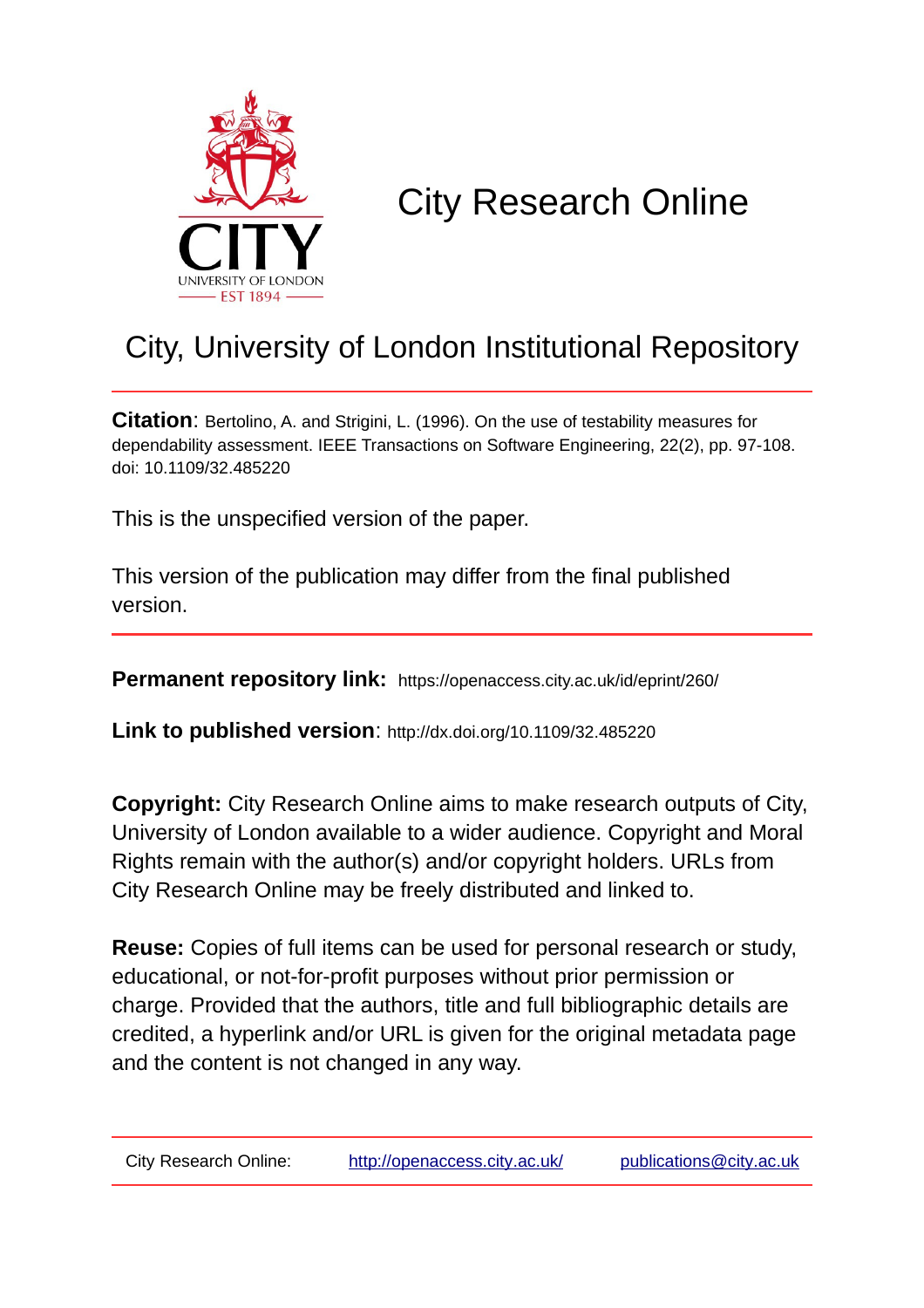## **On the use of testability measures for dependability assessment**

Antonia Bertolino, Lorenzo Strigini IEI-CNR, Pisa, Italy Centre for Software Reliability, City University, London, U.K.

## ABSTRACT

Program "testability" is, informally, the probability that a program will fail under test, if it contains at least one fault. When a dependability assessment has to be derived from the observation of a series of failure-free test executions (a common need for software subject to "ultra-high reliability" requirements), measures of testability can - in theory - be used to draw inferences on program correctness (and hence on its probability of failure in operation). In this paper, we rigorously investigate the concept of testability and its use in dependability assessment, criticising, and improving on, previously published results.

We first give a general descriptive model of program execution and testing, on which the different measures of interest can be defined. We propose a more precise definition of program testability than that given by other authors, and discuss how to increase testing effectiveness without impairing program reliability in operation. We then study the mathematics of using testability to estimate, from test results: i) the probability of program correctness and ii) the probability of failures. To derive the probability of program correctness, we use a Bayesian inference procedure and argue that this is more useful than deriving a classical "confidence level". We also show that a high testability is not an unconditionally desirable property for a program. In particular, for programs complex enough that they are unlikely to be completely fault-free, increasing testability may produce a program which will be less trustworthy, even after successful testing.

## I. INTRODUCTION

This paper studies the relationship between the *testability* of a program, i.e., informally, the likelihood that the program reveals its faults during testing, and the trust in failure-free operation that one can derive for the program from successful testing.

Software testing has an obvious role in finding bugs (in order to remove them), and a less obvious role in evaluating reliability. No (non-exhaustive) testing procedure can prove the absence of faults in a program, and the process through which testers reach a belief about the future reliability of the program, from observing the results of a finite series of tests, is often arbitrary. Specifying how this process *should* be - in the light of the practical limitations faced by testers - is a research problem.

*Copyright 1996 IEEE.* Personal use of this material is permitted. However, permission to reprint/republish this material for advertising or promotional purposes or for creating new collective works for resale or redistribution to servers or lists, or to reuse any copyrighted component of this work in other works must be obtained from the IEEE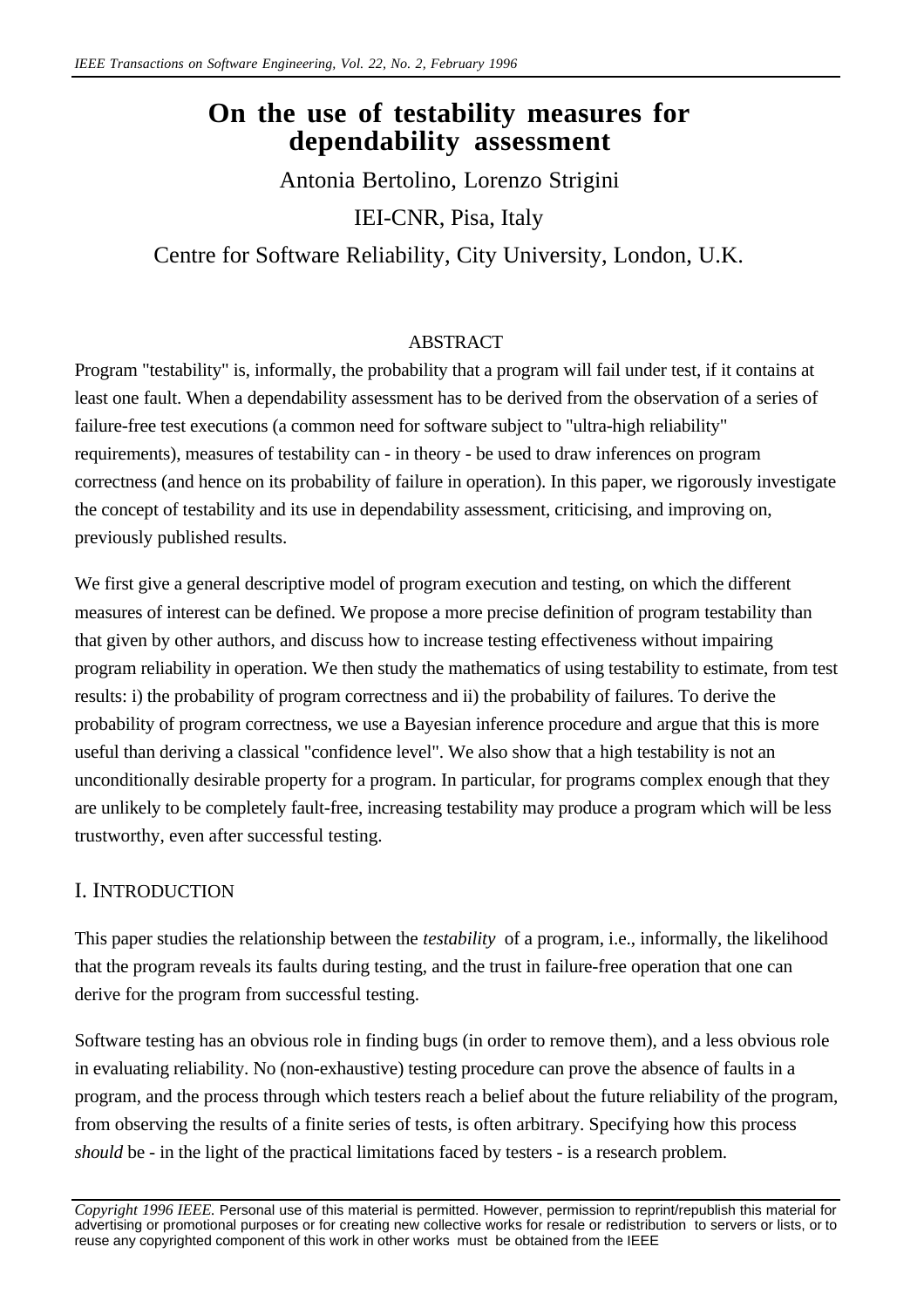Solving this problem becomes especially difficult in the field of "ultra-high dependability" [18]. There are applications for which the dependability requirements stated are so high that justifiably claiming, before operation (as required by safety regulations), that they have been achieved is impossible. The problem is the paucity of evidence on which the judgement can be based, compared to the extreme requirements. However, one can hope to raise the levels that can be justifiably claimed, although not in a dramatic way, by a more accurate interpretation of the evidence available.

For the evaluation of the reliability of software with such high reliability requirements, the normal scenario is that the program to be evaluated is tested in its final configuration and no fault is found. If a fault were found, the program would be fixed and testing would restart from scratch: one cannot be confident that the fix is effective, and, although clearly testing and removing bugs tends *on average* to increase reliability, nobody can tell that an individual fix on a certain program *will* improve its reliability. So, the only testing session that will lead to the release of the software is one that starts after the last change to the program and finds no faults. Sooner or later, the testers have to be satisfied that the software is reliable enough: testing can be stopped and the software can be released.

However, after a long series of successful tests, can one infer that faults are absent, few or unimportant, as would be desirable, or rather that the testing procedure is ineffective? The normal way of answering this question is to try and make the testing situation as similar as possible to real operation [22], and then use statistical inference to infer reliability in operation from the reliability observed in testing [18], [21], [23]. There are several problems with this approach, not least the difficulty of choosing a "realistic" test profile (or, worse, a "pessimistic" or "stressful" one).

Another way is to reason directly about the effectiveness of the used testing procedure in finding faults. Howden and Huang [13], [14] called *detectability* of a testing method the conditional probability that it will detect faults, if present, and used this to evaluate a program's *trustability*, which is a measure of the confidence in the program being fault-free. Voas and co-authors in [11], [28] introduced a probabilistic definition of *testability* , measuring the likelihood of a program to fail, if it is faulty, and suggested that, by interpreting the results of testing in the light of one's knowledge of the testability of a program, one could obtain more favourable predictions than allowed by "black-box" based inference alone. These papers, and more recently [27] and [30], thus propose a method for deriving a confidence in the program being fault-free using testability estimates. The outline of the reasoning used is: suppose that I believe that my program, if faulty, is very likely to fail a certain series of tests. Then, if that series is performed and the program does not fail, it makes sense that the program is *likely* to be fault-free.

We agree with Voas and co-authors that the concept of testability may shed some light on the question "How likely is the program to be perfect, if it passed the tests?". However, in this paper we improve on what we perceive to be serious limitations of the above-quoted papers:

1) their definition of testability does not capture the intuitive notion of "likelihood that testing finds the faults in a program", and is thus an inappropriate measure, such that using it may lead one to erroneous conclusions;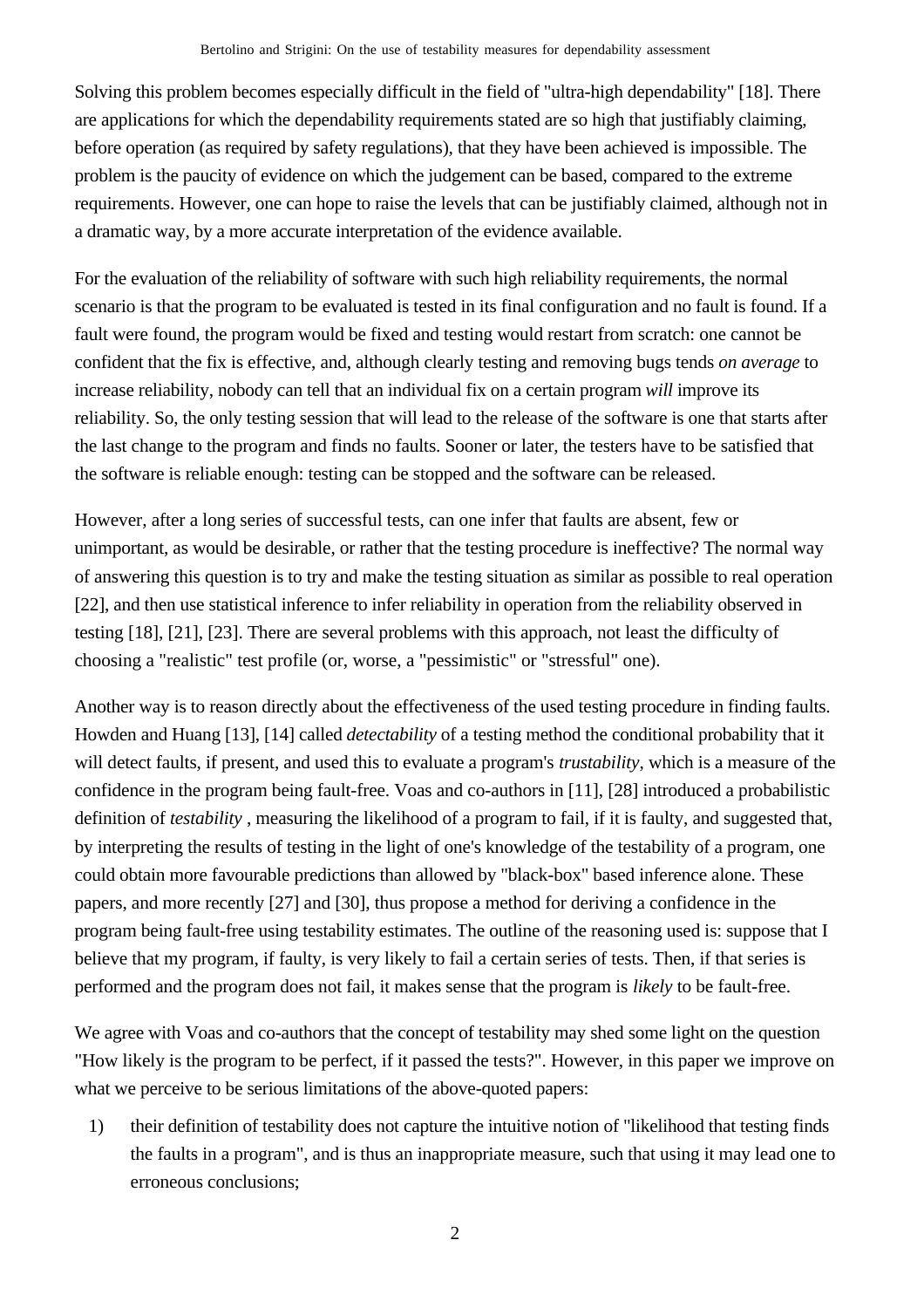- 2) they use a 'classical' inference procedure, producing a 'level of confidence' in the conjecture that a program is fault-free. This measure is not a sufficient basis for judgement, since programs may exist that rank equally on this measure, while the degrees to which one can rationally trust them to be fault-free are clearly different;
- 3) [11] and [30] claim that a high testability as they define itis a desirable property for a program. This is counter-intuitive: most programs contain bugs, and they are the more useful the less often these bugs produce failures. It is true that after a series of successful tests a high testability implies a high probability that the program has no residual faults. But it also implies a high probability of failure if faults do remain.

We offer therefore the following contributions. In Section II, we give a rigorous conceptual model of the testing process, with a sound definition of "testability"; in Section III, we discuss how developers could - through decisions during development and testing - increase the testability of a program (and hence their ability to assess how reliable it is), without impairing the very reliability that they are trying to evaluate. In Section IV, we discuss inference from failure-free testing, argue the merits of a Bayesian approach vs. the "classical" approach of estimating confidence levels and derive the probability of a program being fault-free, given that its passes testing. Last (Section V), we give a first characterisation of the conditions under which it is desirable for a software developer to try and improve testability through changes to programs. Section VI contains our conclusions.

## II. GENERAL CONCEPTS AND DEFINITIONS

## *A. A Model of Program Execution and Testing*

The life of a program is a series of *invocations*. During each invocation, the program interacts with the rest of the world, receiving inputs and, as a result, producing outputs. We consider all the information received by a program during an invocation as *one* item, called the *input* for that invocation<sup>1</sup>.

The specification of a program unambiguously decides whether the program's output is correct, given the input that the program received. The specification is a function mapping each input from an *input domain*, *D*, into a set of outputs that are acceptable (given that input), belonging to an *output domain*,

<sup>&</sup>lt;sup>1</sup> More precisely, for a "batch" program, which reads a vector of values once and runs until it terminates producing a vector of result values, input and output will designate these two vectors. For a program with memory, "an invocation" may cover many iterations of reading data, modifying the program's internal state and producing outputs. In this case, we can call "one invocation" a whole series of read-process-write iterations, an "input" the whole sequence of data read and an "output" the whole sequence of data produced, possibly including their timing. As an alternative (depending on how the program is specified), one could call an invocation a single read-process-write iteration, and make an input consist of both the data read from outside the program and the initial value of its internal state.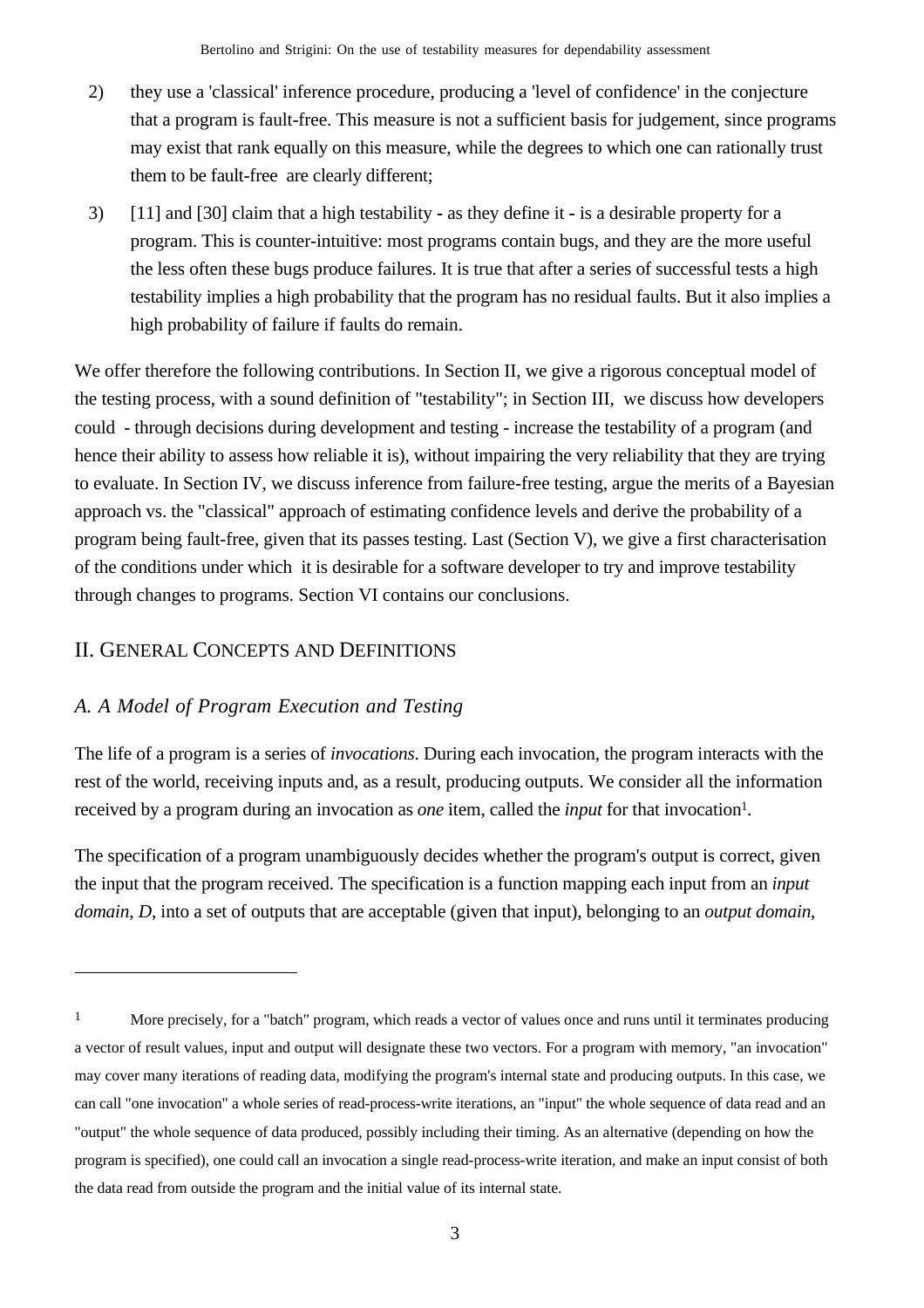*R*. Therefore we say that the program *executes correctly on an individual input i*, iff the output produced on that input is compliant with the specification. A program may behave nondeterministically, i.e., results may differ between executions with identical inputs: we say that the program is *correct on an input i* iff it *always* executes correctly on it. If the program does not execute correctly on *i,* we say that a *failure* took place and that *i* is a *failure-causing input*. The set of failurecausing inputs forms the failure domain  $D_F$ , which is a subset of *D* (see also Fig. 1). A program is *correct (with respect to its specification)* iff it is correct on every input; otherwise the program is *faulty*.



**Fig. 1:** Reference model of program execution: this program executes correctly on input *i*, and incorrectly on input *i'.*

Using the definitions in [16], a *failure* occurs because the program enters an erroneous state. Thus, an *error* is a value of [a part of] the system state that can lead to a failure. A *fault* is the cause (adjudged or hypothesised) of an error. These definitions make the important distinction between different elements in the cause-effect chain from "bugs" (faults) to failures. However, one cannot always identify *the* fault that caused a failure (there are many ways of changing a program so that a certain input no longer produces a wrong output), nor what *the* correct state would be. For our purposes, it will be sufficient to call "error" any departure of the state of the program from what the programmer had intended it to be (and call "fault" or "bug" whatever a programmer decides to change, if the change actually eliminates the problem).

We are interested here in program testing. A test consists of observing the behaviour of the program by executing it on a certain input. The testing activity requires a controlled environment in which we can analyse program behaviour. Of course, the outcome of a test depends on many parameters of the environment, such as the source code, the host on which the program runs, and so on. In the following discussion, we suppose that all the influencing parameters remain fixed for the whole duration of the testing exercise.

An *oracle* is any (human or mechanical) agent that decides whether the program behaved correctly on a given test. The oracle decides about the test outcome by analysing the behaviour of the program against its specification. In particular, an *input/output* (I/O) *oracle* only observes the input and the output of each test, looking for failures. It is specified to output *rejected* iff it observes an incorrect output, and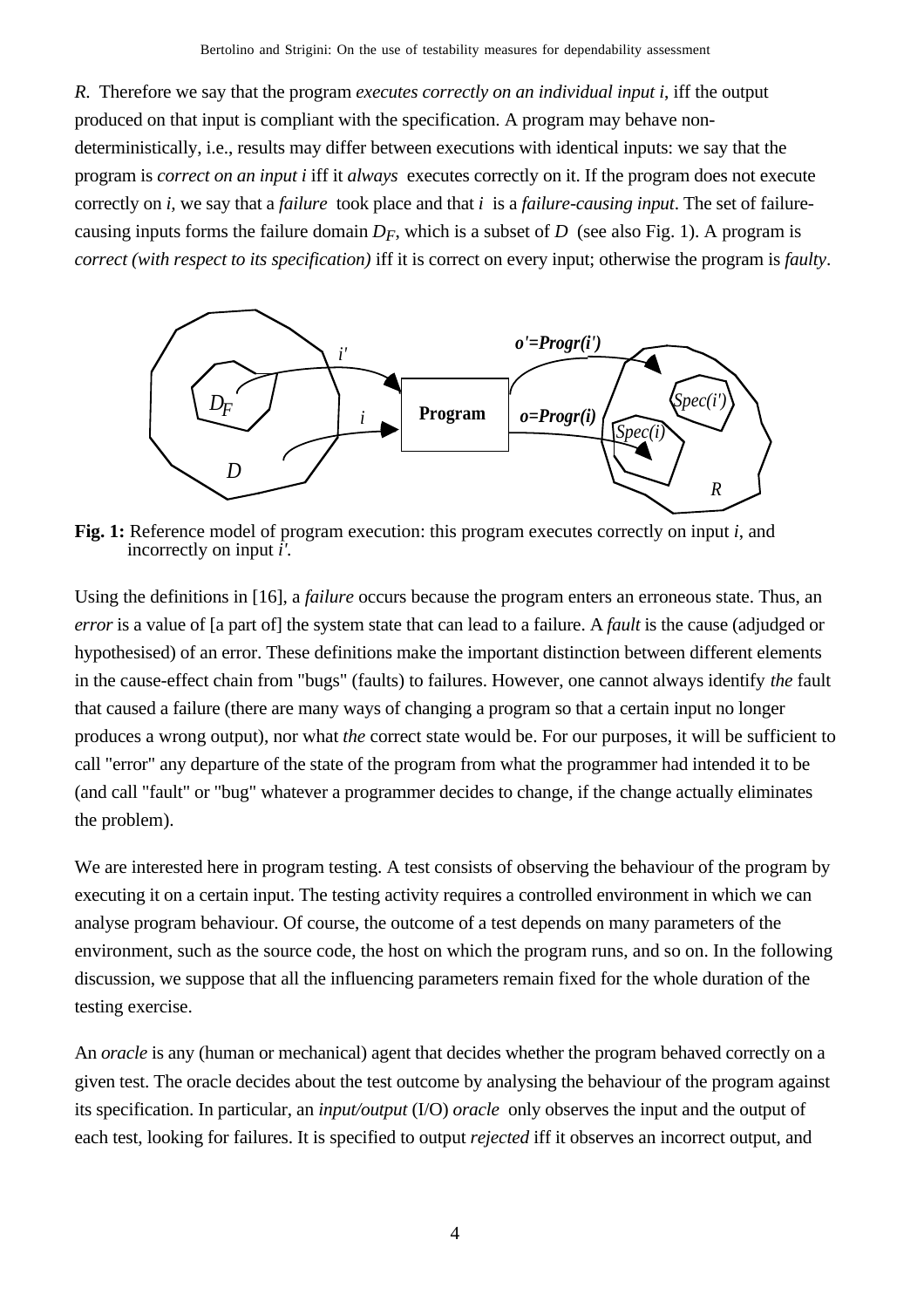*approved* otherwise. If the oracle outputs *approved* we also say that the test was *successful*, and otherwise we say that the test *failed*.

A more general oracle than the I/O oracle can observe the contents of memory locations and registers in addition to the program input and output values, and so can decide that a test is rejected as soon as it detects that the program has entered an erroneous state. It can thus "raise the alarm" even during tests that produce a correct output, if there are indications that the program is not working as intended by the programmer. Such general oracles can be obtained by using debuggers or trace analysers as well as by instrumenting the program with executable assertions for self-checking (a more thorough discussion of this topic is in Section III-B).

More formally, an oracle implements the following function (see also Fig. 2):

*Oracle* :  $D \times R \times (Sequences of Values of State Variables) \rightarrow \{ approved, rejected\}$ 

(where " ×" designates the Cartesian product between sets) and is specified to output *rejected* iff during a test it observes an erroneous value in the program outputs *or* in the state variables.



**Fig. 2:** The Testing Context

We must consider that the oracle may not always judge correctly. So we introduce the *coverage* of an oracle, defined as the probability that it rejects a test (on an input chosen at random from a given probability distribution of inputs), given that it *should* reject it, i.e., that the observed -output or statevariables are erroneous:

*Coverage*  $\triangleq$  P(rejected | prob. distribution of inputs, error in observed variables)

The phrase "a probability distribution of the inputs" may require some comment. Of course, testing requires a mechanism (deterministic or non-deterministic) for selecting inputs. We can usually describe the series of inputs produced by this mechanism in terms of the probability that each input value (in our generalised sense, see footnote 1) is chosen, and in most of our modelling we shall refer to a probability distribution rather than to the specifics of the mechanism actually used.

Most authors assume a perfect oracle (coverage  $=1$ ). This may be reasonable when considering a run of comparatively few tests, where a human being examines every result. When many thousands or millions of tests are required, the oracle must be automated. In most cases, an automated oracle can only check that the program outputs and state satisfy some necessary, but not sufficient, conditions for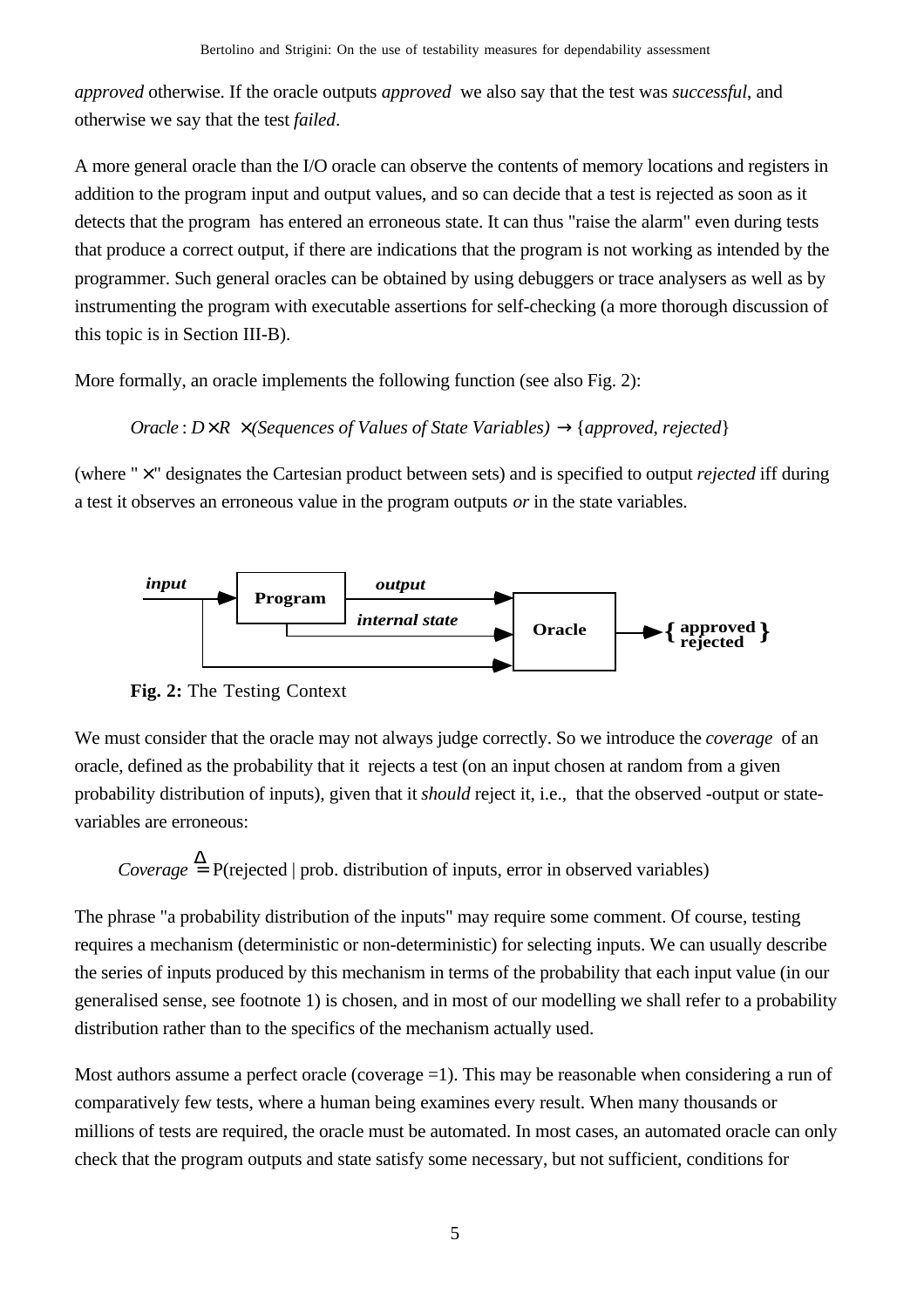correctness. So incorrect executions may wrongly be accepted, i.e., the coverage is likely to be less than 1. Considering that real oracles can be imperfect has important consequences. In particular, oracle coverage affects the reliability level that one can infer from successful testing. [2], for example, explains how to take account of imperfect oracles for predictions in the form of a one-sided confidence interval for the program's reliability.

## *B. Events and Probabilities of Interest*

For a probabilistic discussion of testing, we need first to define rigorously the experiment we consider, its *outcomes* and the *events* (sets of outcomes) of interest. We first consider an experiment consisting of an invocation of the given program, with an input taken from a chosen probability distribution of test inputs. The outcomes of this experiment are described by the eight rows of Table 1. So the events of interest may be "the output of the program (or the evolution of its internal state) was correct", or "the verdict of the oracle was *rejected*", or any other set of outcomes.

| Sequence of<br>program states | Program<br>output[s] | Verdict of oracle | <b>Notes</b>                                                                                                                                        |
|-------------------------------|----------------------|-------------------|-----------------------------------------------------------------------------------------------------------------------------------------------------|
| Correct                       | Correct              | Approved          |                                                                                                                                                     |
| Correct                       | Correct              | Rejected          | Bad oracle. Such an<br>erroneous judgement can<br>normally be found and<br>corrected, so we may<br>safely assume zero<br>probability for this event |
| Correct                       | Incorrect            | Approved          | Impossible                                                                                                                                          |
| Correct                       | Incorrect            | Rejected          |                                                                                                                                                     |
| Incorrect                     | Correct              | Approved          | Oracle with imperfect<br>coverage of internal state<br>of the program, e.g., I/O<br>oracle                                                          |
| Incorrect                     | Correct              | Rejected          | An I/O oracle here could<br>only decide <i>approved</i>                                                                                             |
| Incorrect                     | Incorrect            | Approved          | Oracle with imperfect<br>coverage or bad oracle                                                                                                     |
| Incorrect                     | Incorrect            | Rejected          |                                                                                                                                                     |

**Table 1:** Outcomes of One Test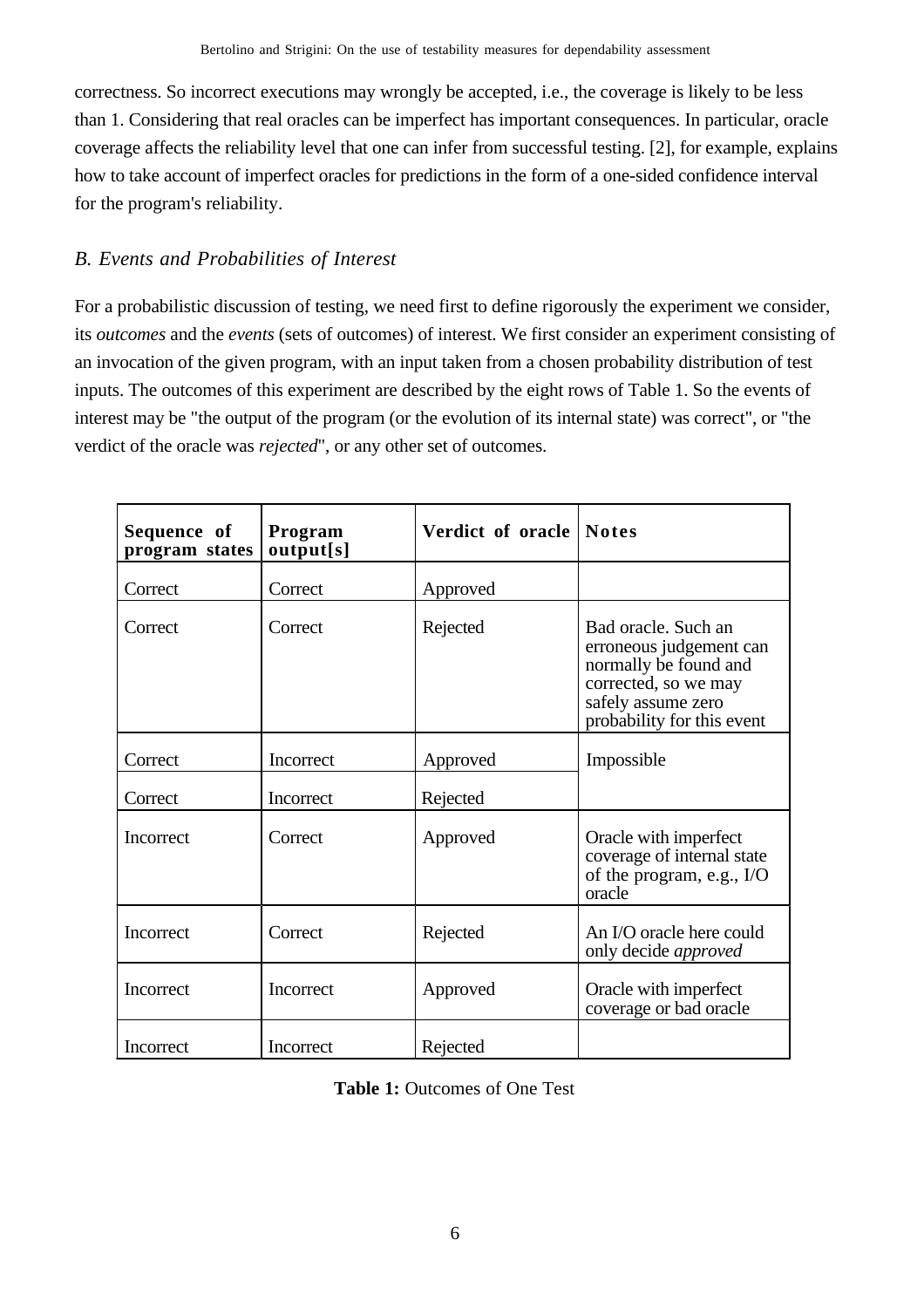Running T successive tests on the same program is a different experiment, where the space of outcomes is the Cartesian product of the space of events in Table 1 times itself, T times. If one assigns probabilities to the eight different outcomes in the single-test experiment, the probabilities of the 8T outcomes for the T-tests experiment may be derived easily, provided that the tests are *statistically independent* (a common hypothesis in testing theory).

To take into account the knowledge that errors and failures are caused by faults in the program, we now consider (see Fig. 3) a different experiment associated with the execution of a single test. We consider that one first, by developing the program, "chooses one program" from a hypothetical population of "possible" programs which one could develop, and then runs one test on it. Including in the experiment the step "choice of a program" allows us to consider the two interesting events "the program is faulty" and "the program has no faults". Fig. 3 is arranged as a tree, with the following meaning. A node in the tree represents an event, while an arc  $(N, N')$  means that  $N' \subset N$   $(N'$  is a sub-event of *N*). Nodes are labelled with the following labels in uppercase characters:

| <b>FAULTY:</b>   | the program is faulty (it has at least one fault).           |
|------------------|--------------------------------------------------------------|
| <b>NOFAULT:</b>  | the program is correct.                                      |
| <b>ERROR:</b>    | on execution, the program enters an erroneous state.         |
| <b>NOERROR:</b>  | on execution, the program does not enter an erroneous state. |
| FAIL:            | on execution, a program failure occurs.                      |
| NOFAIL:          | on execution, no program failure occurs.                     |
| <b>APPROVED:</b> | on execution, the verdict of the oracle is "approved".       |
| <b>REJECTED:</b> | on execution, the verdict of the oracle is "rejected".       |

A label next to *N'* indicates what additional property differentiates *N'* from its parent event *N*. For example, if a program is faulty, then the possible sub-events are that either an error happens or not. The leaf nodes represent the individual outcomes of the experiment. For instance, the top-right node in the tree represents the event including the one outcome "*a program is chosen which is faulty and an error occurs and the program fails and the verdict of the oracle is approved*" and its probability can be computed by multiplying the probabilities listed in plain text along the path from the root to it. Notice that all these probabilities are a function not only of the program chosen but of the test input distribution and of the oracle as well.

To represent the experiment in which *two* tests are run on the same program, we can extend the tree in Fig. 3 by attaching, at each of the five leaf nodes of this tree which are descendants of the node FAULTY, a copy of the whole subtree rooted at FAULTY itself, and by attaching, at the leaf node descendant from the NOFAULT node, a copy of the subtree rooted at the NOFAULT node itself. These additional subtrees represent what may happen during the second test. The process can be repeated to represent all the possible outcomes of running T tests on the same program. We will only be interested in a few events: "the program is faulty", "the program passes T tests" (i.e., the verdict of the oracle is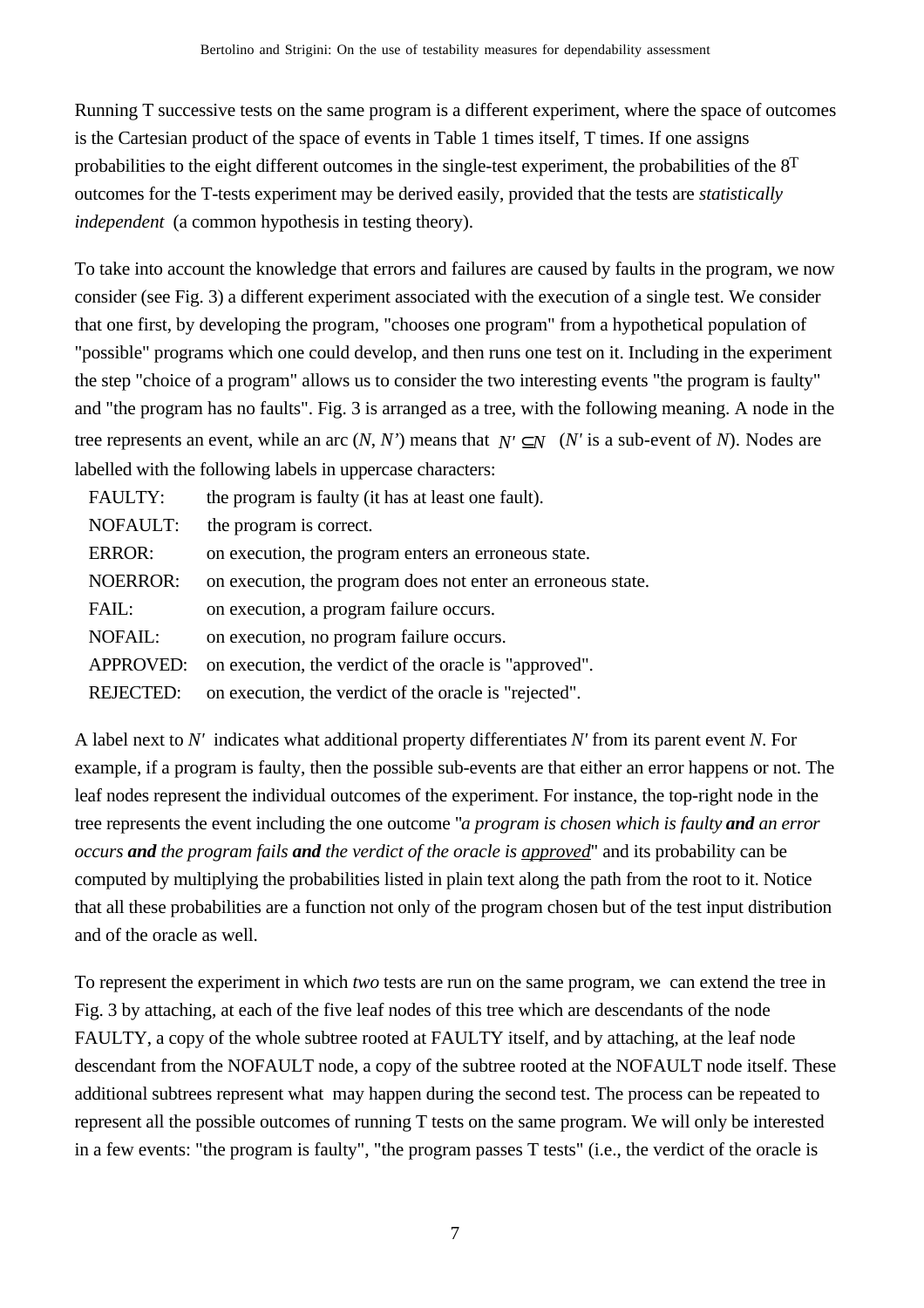*approved* for all T tests), the complementary events of these two, and the intersections of these four events.

In the rest of the paper, we denote by  $\theta$  the probability that the program will fail on an input drawn at random from a specified probability distribution of the inputs, i.e.:





**Fig. 3:** Events and Probabilities in the Testing Experiment (we omit impossible events and assume that the oracle will never decide REJECTED on events where NOERROR and NOFAIL hold, as explained in Table 1)

#### *C. Definitions of Testability*

We now introduce the notion of *testability*. We define it based on our model of the testing context, depicted in Fig. 2. Our definition of testability as a conditional probability2 differs in some important details from that of Voas and co-authors: for the following discussion, it may be useful to distinguish between *Testab<sub>ABS</sub>* (our own definition) and *Testab<sub>HV</sub>* (the definition in [11], [27], [28], [30]).

<sup>&</sup>lt;sup>2</sup> The word "testability" has also been used without a probabilistic interpretation to capture the intuitive notion of how easily a program can be tested, e.g. in [7]. In this sense, it is included for example in the list of quality attributes for a software product in the standard ISO/IEC 9126 [15]. Alternatively, some authors [4] have defined a notion of "testability" linked to the effort needed to accomplish the coverage required by various testing methods, e.g., branch coverage. Even though it is a formal, measurable property of program structure, this notion of testability has no necessary relationship to the ability to detect faults in the program under test.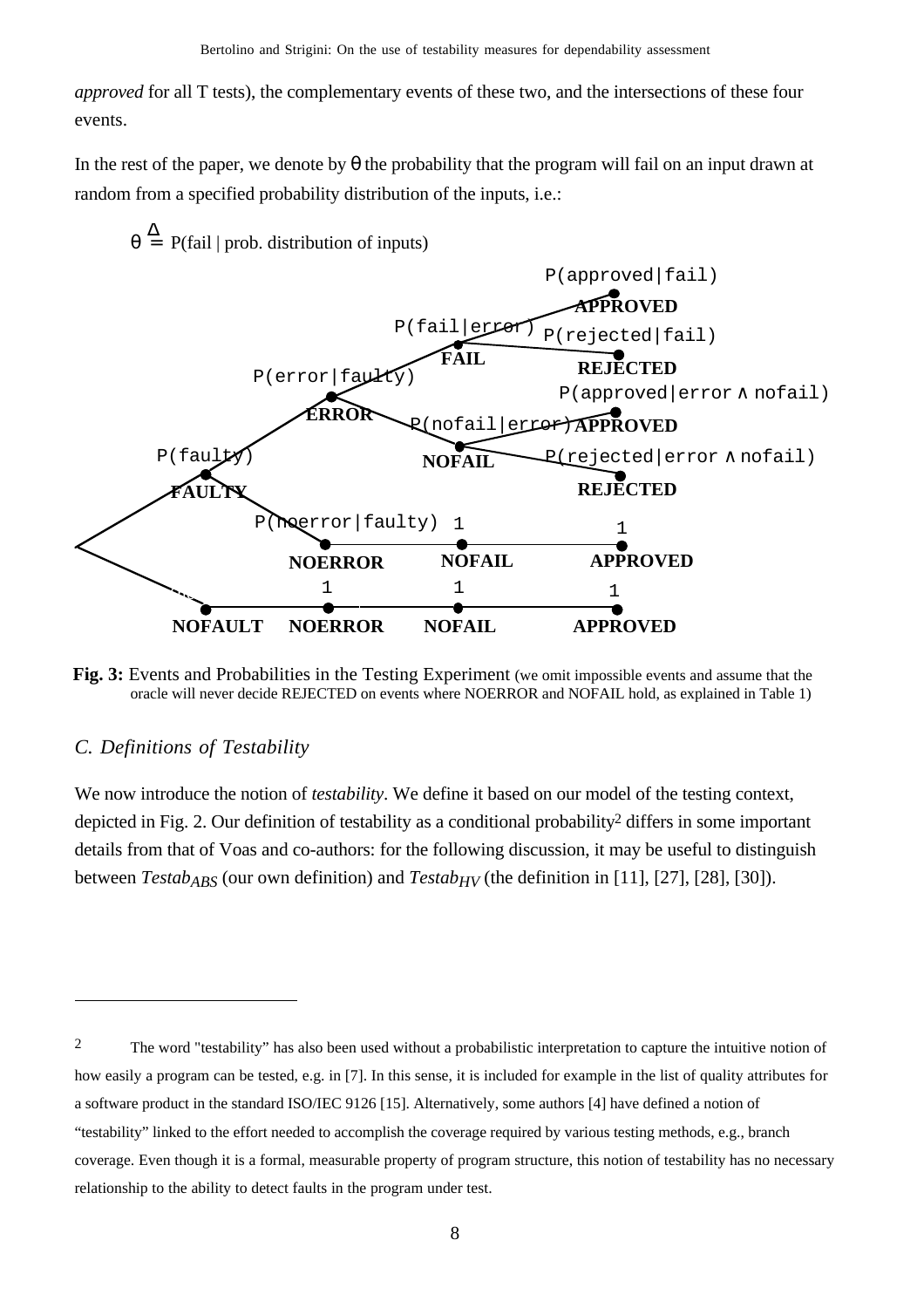## Definition: **Testability** (*TestabABS*)**:**

The testability of a program is the probability that a test of the program on an input drawn from a specified probability distribution of the inputs is rejected, given a specified oracle and given that the program is faulty.

$$
Testab_{ABS} \stackrel{\Delta}{=} \text{P(rejected} \mid \text{prob. distribution of inputs, oracle, faulty)}
$$

Voas and co-authors instead define testability as the conditional probability that the program fails, without taking into account that failures may go undetected due to an imperfect oracle and that faults can be revealed (by observing errors) in the absence of failures:

$$
Testab_{HV} \stackrel{\Delta}{=} P(fail \mid prob. \text{ distribution of inputs, faulty)}
$$

So, given an input distribution, if we choose a program at random for which we know the value of *Testab<sub>HV</sub>* and test it once, we have that *if* the program is faulty, then  $\theta$ =*Testab<sub>HV</sub>*.

We now briefly discuss the relationship between these two different definitions. We first note that *Testab<sub>HV</sub>* only depends on the program considered and on the probability distribution of the inputs, while *Testab<sub>ABS</sub>* depends on the oracle as well. "For a given oracle" and "for a given distribution of the inputs", we can derive the following formulas (omitting the conditioning on the distribution of inputs and on the oracle, as we will do in the rest of this paper).

From the definition:

 $Testab_{ABS} \triangleq$  P(rejected | faulty)

We can separate, in the formula above, the factors depending on the program under test from those depending on the oracle, obtaining:

(II.1) 
$$
Testab_{ABS} = P(rejected | error) P(error | faulty) = Coverage P(error | faulty)
$$

Since obviously:

(II.2)  $P(fail) = P(fail | error) P(error | faulty) P(faulty)$ 

the definition of  $Testab_{HV}$  can be written as:

(II.3)  $Testab_{HV} \stackrel{\Delta}{=} P(fail \mid faulty) = P(fail \mid error)P(error \mid faulty)$ 

Combining Equations II.1 and II.3, we obtain:

(II.4)  $Testab_{ABS} = Testab_{HV} \frac{Coverage}{P(f_{c},H)}$ P(fail|error)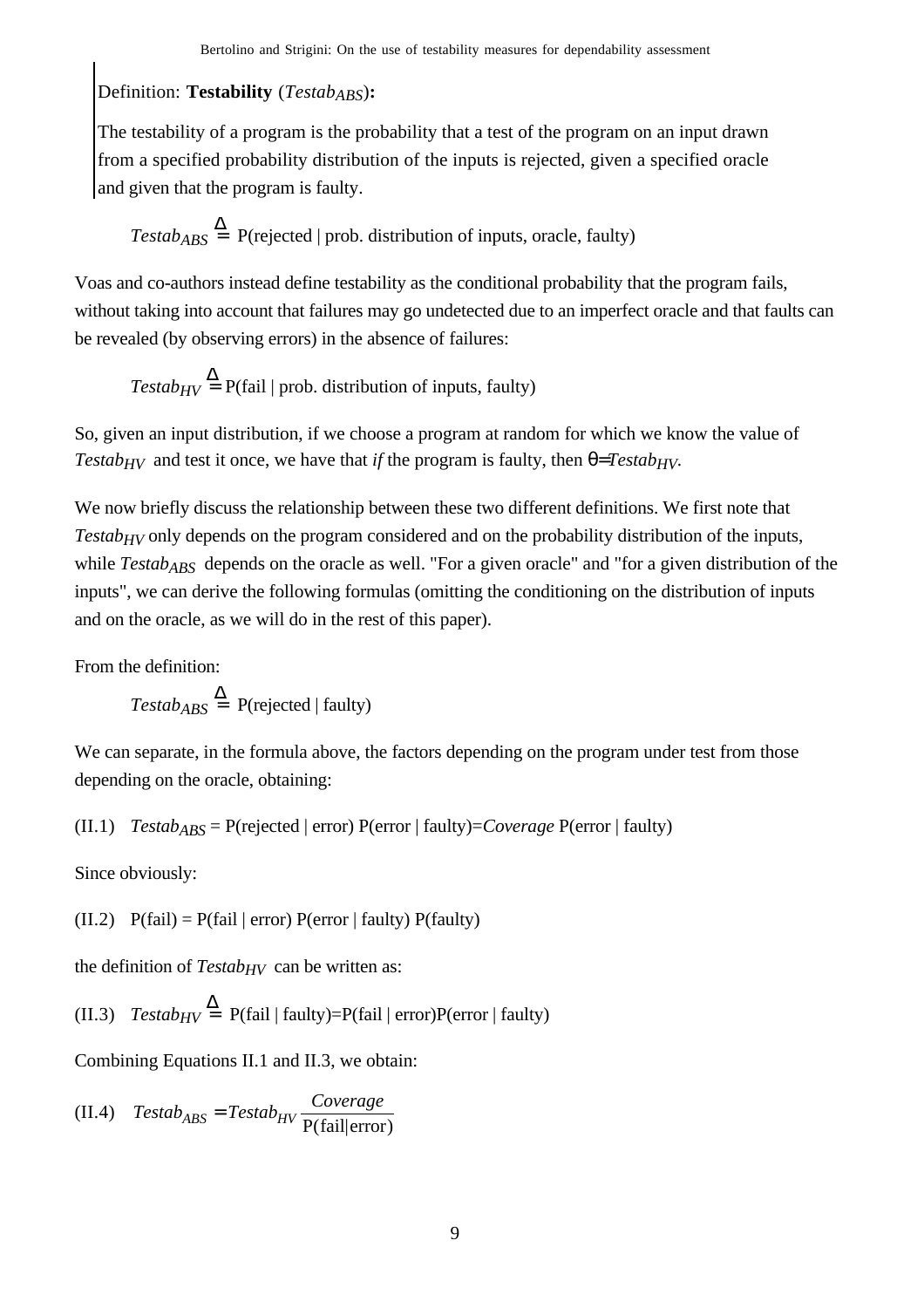We observe that if the oracle is a perfect I/O oracle, then (for a given distribution of the inputs) *TestabABS* =*TestabHV*.

## III. RELATIONSHIP BETWEEN TESTABILITY, RELIABILITY, SOFTWARE DESIGN AND TEST SET-UP

#### *A. The Factors of Testability and Reliability*

We now discuss the relationship between testability and other useful properties of a program, especially reliability, or probability of execution without failure.

The goal of software testing may be (still in the terminology of [16]) *fault removal*, i.e., reducing the presence of faults (debug testing), and/or *fault forecasting*, i.e., estimating the present number of faults and their future incidence.

- In debug testing, a high testability is clearly desirable in that it reduces the debugging effort.
- In fault forecasting, there are two cases:
	- (a) testing with the (presumed) operational input distribution to directly measure reliability;
	- (b) testing with the goal of demonstrating the absence of faults, as normally done in the industry when attempting a so-called "qualitative" software assessment.

With regard to (b), in [11], [27], [28], [30] Voas and co-authors have proposed a quantitative approach which uses testability estimates to obtain statements on program correctness. We will discuss this approach in detail in section IV. These papers also suggest that a high testability is a desirable property for a program: if a series of tests on a certain program has not revealed failures, then the higher *Testab<sub>HV</sub>* was for that program, the less likely it is that the program has faults that have gone undetected in testing, that is, the more likely it is that the program is correct. This argument can be discussed from two points of view: *what are its operational implications?* and *is it true that a high Testab<sub>HV</sub> is desirable?*

*What are its operational implications?* Obviously, one could measure *Testab<sub>HV</sub>* in developed programs and use the measured values for dependability evaluation. But, can one obtain higher values of *Testab<sub>HV</sub>* through appropriate decisions in the development process? Actually, one can (we shall discuss later whether one *should*). *TestabHV* depends on two factors: the structure of the program and the input profile. The structure of the program affects *Testab<sub>HV</sub>*, e.g., through the probability of executing the possibly faulty modules at each execution of the program, or through the characteristics of the specified input-output mapping [5], [7]. So, to a limited extent, a developer can try to affect the value of *Testab<sub>HV</sub>* by choosing certain program structures rather than others (whether biasing the development process this way would be counterproductive would remain to be seen). As for the input profile, one can, and usually does, vary it during testing to make faults easier to find (i.e., to increase testability). During development, instead, the knowledge that testability will vary with the test profile is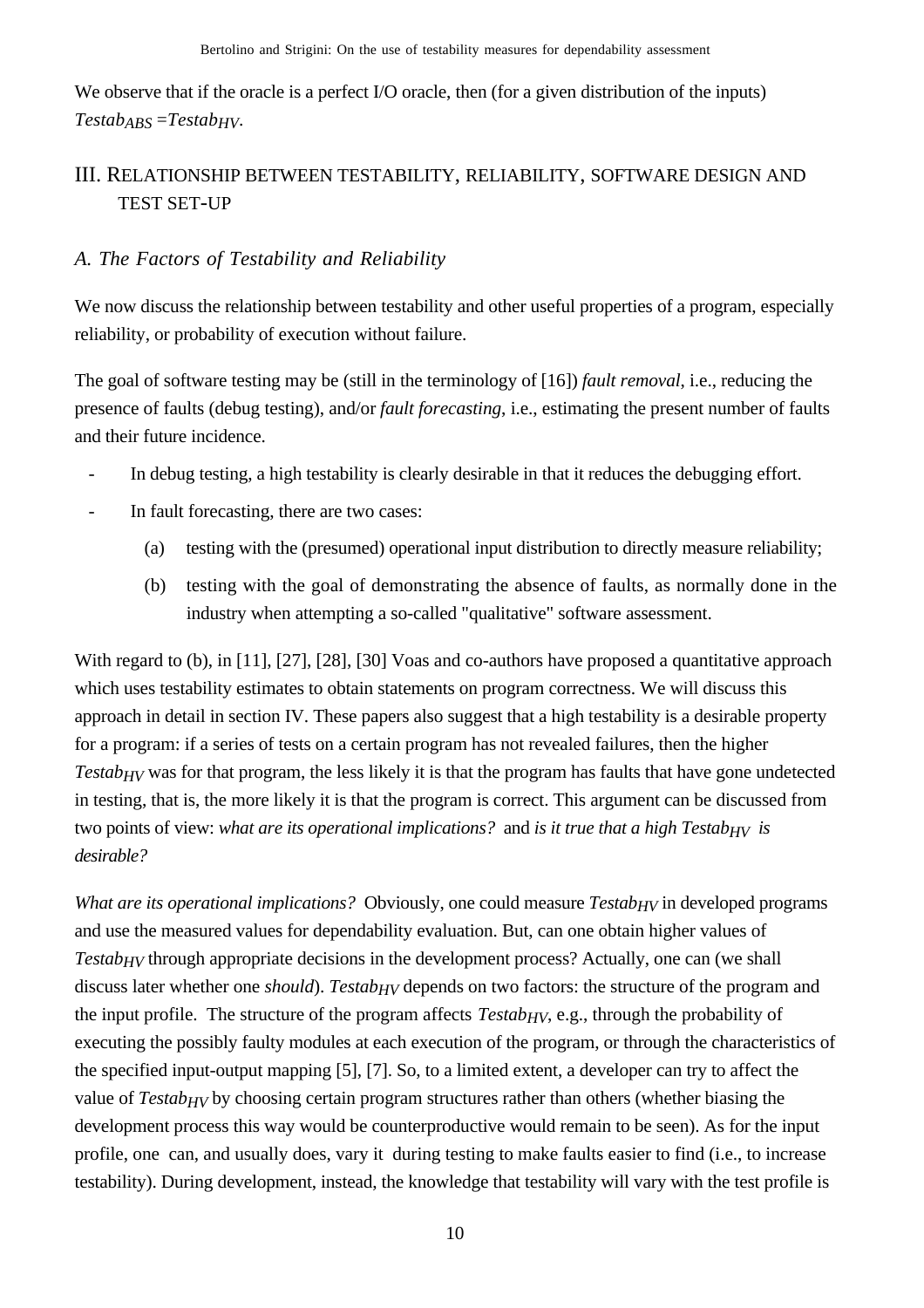of little help. To exploit this fact one would have to try and insert only bugs that would be revealed by some specific test profiles: clearly not a realistic proposition.

Having thus discussed within which limits one can control the value of  $Testab_{HV}$  through the development process, the second question is: *is it true that a high Testab<sub>HV</sub> is desirable?* We observe that if a program does contain faults, then *Testab<sub>HV</sub>* indicates the failure probability of the program. If, to build a program which has a high value of *Testab<sub>HV</sub>* during debugging, we make its operation more vulnerable to its own internal errors, we are likely to end up with a program which is not robust in operation. The high value of *Testab<sub>HV</sub>* improves our chances of finding out that the program is faulty, but if we still do not find out, it leaves us with a more dangerous program than if  $Testab_{HV}$  had been lower. On the other hand, a program may be very reliable even if it contains many bugs [1]. For complex programs, this seems to be the norm. Defective code exists, but it is seldom executed; erroneous internal data are produced, but the errors do not propagate through further processing. One would like to find and eliminate these bugs, but what ultimately matters is that the program does not fail in operation, not that it contains no bugs. So, the advice to "*design software that has a greater ability to fail, when faults do exists* " [30] can be dangerous.

The confusion arises in part from using  $Testab_{HV}$ , which is defined as the conditional probability of *failure*, as an indication of the ease of detecting faults during testing. Referring to our description of the testing context in section II, we can point out that testing can reveal faults even when the program does not fail, by observing the internal state of the program, and this ability is measured by *Testab<sub>ABS</sub>*. If we distinguish the probabilities of events during operation and during testing (using the superscripts "op" and "debug", respectively), we can write (see Equations II.1 and II.3):

$$
\frac{P^{op}(\text{fail}|\text{faulty})}{\text{Testab}_{\text{ABS}}^{\text{debug}}} = \frac{P^{op}(\text{fail}|\text{error})}{\text{Coverage}^{\text{debug}}}\frac{P^{op}(\text{error}|\text{faulty})}{P^{\text{debug}}(\text{error}|\text{ faulty})}
$$

That is, to make the program reasonably reliable (P<sup>op</sup>(fail | faulty) reasonably low) and yet reasonably well-testable (*Testab*<sup>debug</sup> reasonably high), since obviously the variables which are under the developer's control affect *both* testability *and* robustness, the developer can try to: i) make the program more robust (informally, reduce Pop(fail | error)); ii) increase *Coverage*debug by improving the algorithm of the oracle or the observability of the internal state of the program, and/or iii) choose the input distribution used in testing so as to increase  $P^{\text{debug}}(error | \text{faulty})$  (this is - re-phrased- the fundamental problem of debug testing, choosing an "effective" test strategy). Last, P<sup>op</sup>(error|faulty) seems difficult to control (one can debug more those modules that are executed more often, but has no guarantee on the error probabilities due to the residual bugs).

We observe that the ratio between the two factors in i) and ii),  $P^{op}$ (fail | error) and *Coverage*<sup>debug</sup>, is equal to the ratio between *Testab<sup>op</sup><sub>HV</sub>* and *Testab*<sup>*debug*</sup> (see Equation II.4). In other words, we have an interest in a high value of *Testab<sub>ABS</sub>* (for the testing input profile), compatibly with an acceptably low value of  $\theta$  and *Testab<sub>HV</sub>* (for any operational input profile of interest).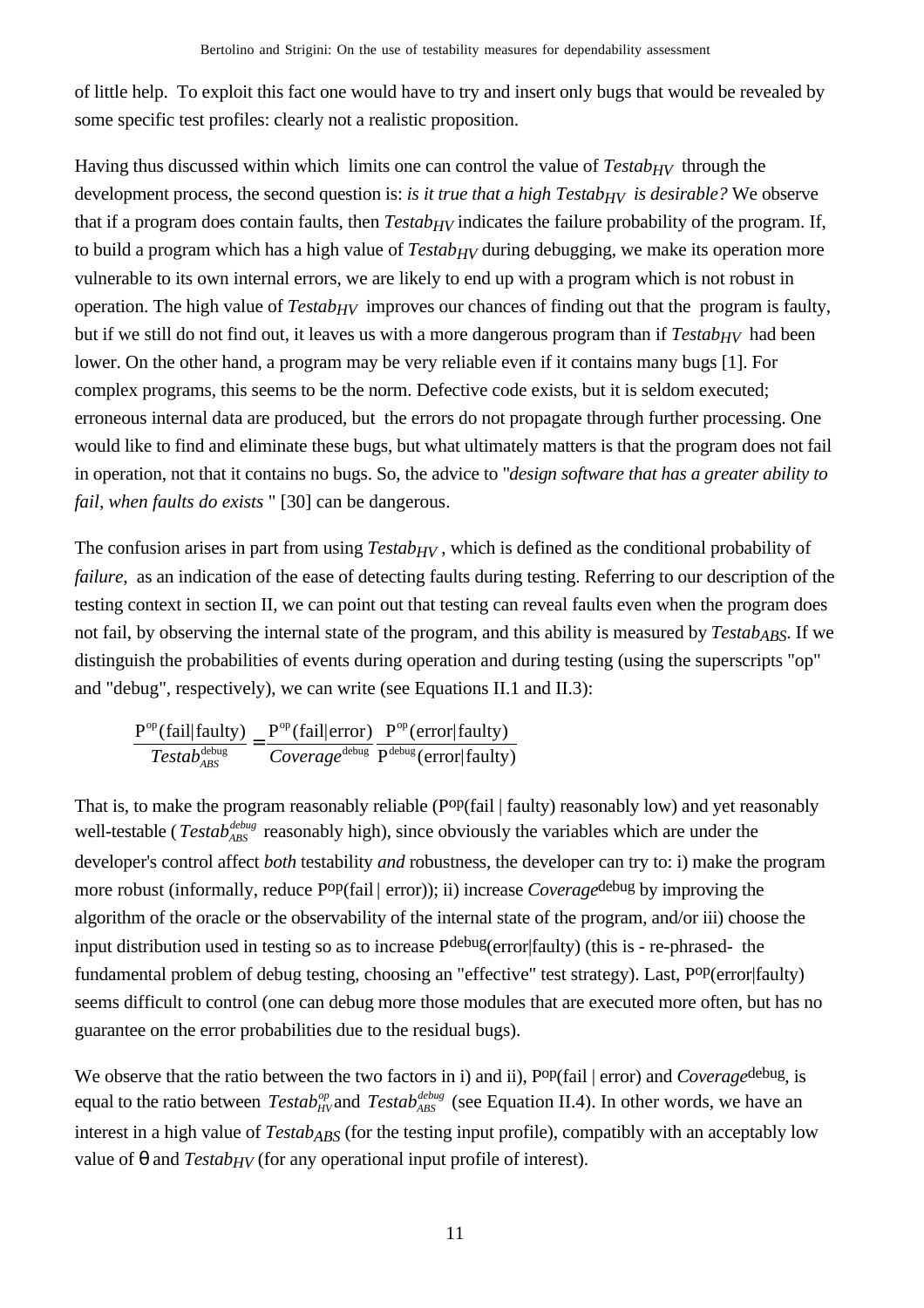For the sake of completeness, we note that in [29] Voas and Miller point out the importance of monitoring the internal state of a program during testing, in particular using assertion checking. In that paper they "artificially" extend the notion of failure in testing to include failure of inserted assertions.

#### *B. Software Design for Testability and Effects of the Test Set-up*

Testability (*Testab<sub>ABS</sub>*) could be improved by attempts at "design for testability", as used for hardware [20], [31]. Two considerations apply here. One is that design for testability is based on assumed "fault" models". If one can prove high detectability of certain categories of faults, the problem remains of deciding the probabilities of faults not belonging to those categories. A similar problem exists with the estimation of software testability, on which we will return in Section III-D.

A second observation is that "design for testability" for hardware aims at making a system (e.g., a chip) easier to diagnose as faulty during test, without raising at the same time its failure probability: this typically involves improving the *observability of the inside of the system* (e.g. by additional pins, scanin-scan-out paths, etc.). This is a useful indication for software as well: one can put some effort into observing more of the internal state of the software, rather than trying to make it more likely to fail. Observing the internal state of a program is easy using debuggers, trace analysers and such common tools. In addition, run-time checking of assertions, in particular of program invariants, at least during testing, is recommended practice (e.g., [12], [17], [24]). It is a built-in feature in some languages and easy to implement with any language. The real difficulty is in choosing what (which variables) to observe, and specifying which conditions its values must satisfy. A concern with this practice is that if such checks are then turned off for actual operation (typically by not producing the corresponding object code), a different program is produced than the one tested. Possible solutions include: using "safer" languages which make it less likely that faults (e.g., memory overwrites) are masked by the code of the checks; leaving the checks in place in the operational version (a reasonable practice in critical applications, unless performance limitations then make the application infeasible); and, as a most general solution, testing the check-less, operational version back-to-back with the version that contains the check: any discrepancy in behaviour is an event worthy of closer examination. When debuggers or trace analysers are used, two practical problems exist: these tools are often built for interactive use, so that they cannot be used to automatically run batches of large numbers of tests; and they are often intrusive, e.g., because they depend on inserting additional code in the program under test, or on interrupting its operation with frequent "traps". So, again, the program under test behaves differently (with certain tools, it *is* a different program) from the program in normal operation. The solution is in either using non-intrusive monitoring, for instance via a logic analyser (a solution which will only be satisfactory for small programs, where few variables need to be monitored), or, as above, leaving the monitoring software in place during normal operation. The most remarkable example of this second approach - software design with a self-checking capability- is provided by *software fault tolerance*, *defensive programming* and such (including, e.g., executable assertions with exception handling, recovery blocks, N-version or self-checking programming, use of robust data structures,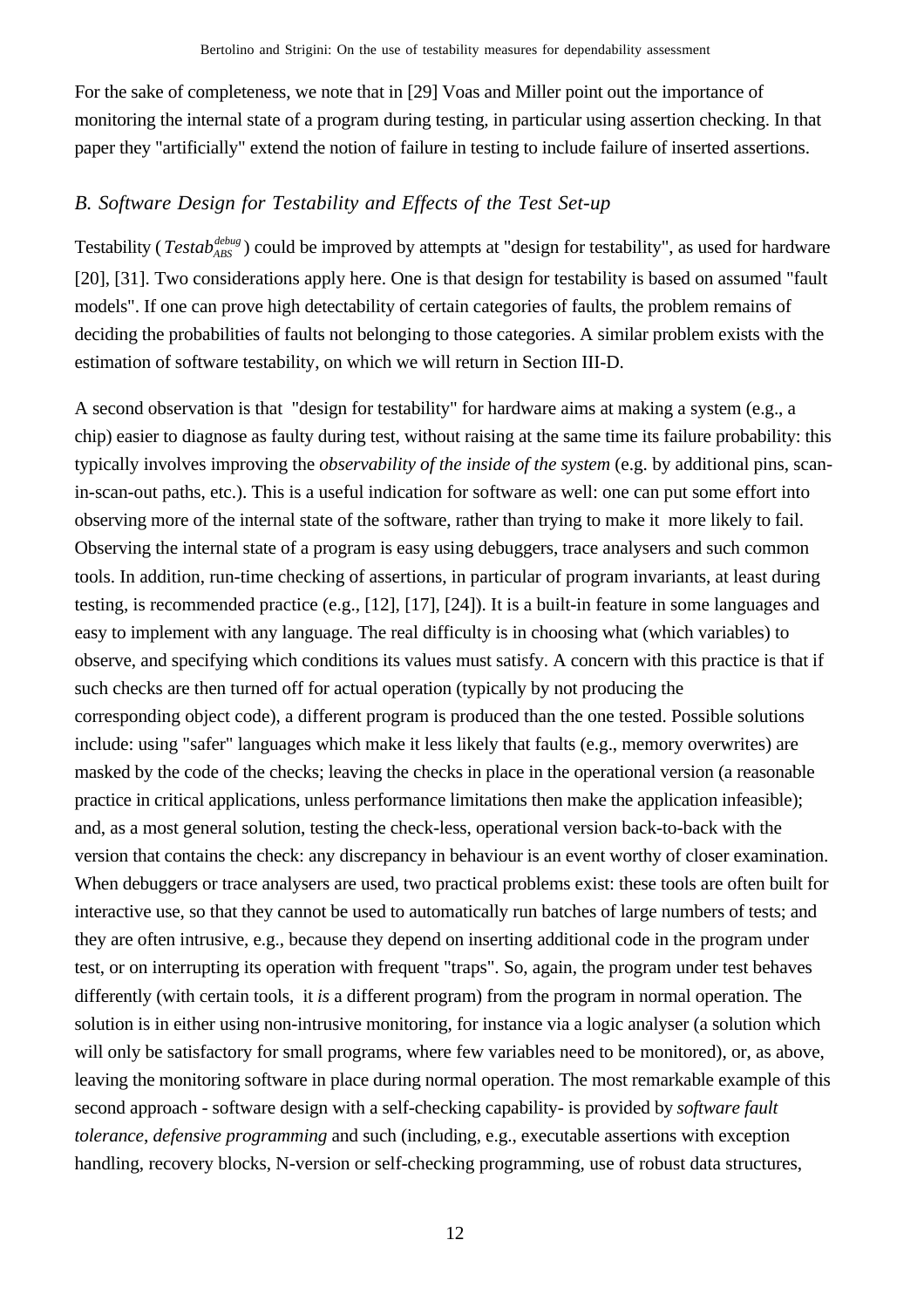audit programs), which improve both testability and robustness, and thus reliability. With N-version programming [3], [19], for instance, if a program is built as a combination of three versions derived from the same functional specifications (and a comparator-voter), any failure of only one of the versions becomes an internal error of the program, easily detectable under test for the purpose of revealing faults (high value of *TestabABS*) but not causing a failure of the program, because the voting detects and masks it.

## *C. A Description of the Debugging Process in Terms of Testability*

Testability is a somewhat abstruse concept. For instance, the testability of a fault-free program is the failure rate that it would exhibit if it were faulty: it describes the characteristics that faults which have not been detected would have, if they were present. It is thus something which can be estimated, but not measured with certainty until it is no longer of interest (i.e., after the faults have been found).

It is interesting to describe in terms of testability the different phases of a rational software testing process aimed at removing faults:

- 1) we first perform debug testing using a profile expected to yield a high testability (*Testab<sub>ABS</sub>*).
- 2) By fixing bugs, we change the program and increase its reliability (clearly if fixes are effective and the faults removed had a non-zero probability of causing failures). Interestingly, we can expect this debugging process to decrease testability. The faults that *might* be present are a mixture of faults with different probabilities of causing failures (under the chosen input profile). Testability is the average of these probabilities, weighted with each fault's probability of being actually present in the program. By debugging, we tend to remove first those faults that have higher probabilities of failure under the input profile we are using. This affects the mix of the possible faults in the modified program and effectively reduces testability.
- 3) We then try other test profiles, such as to obtain a high testability again (i.e., profiles with a high probability of detecting those faults that are more likely to be left in the program). This is repeated until we are satisfied that the debugging phase may stop (this is often stated in terms of a specified *stopping rule* being satisfied). An example of this kind of approach is the "constant confidence failure-rate" approach in [13]: the input space is partitioned into regions with different estimated probabilities of failure, and testing is concentrated on the partition with the highest probability of failure, which changes as bugs are fixed.
- 4) We then proceed to testing under the operational profile (we may reasonably fear that some faults have remained undetected), or to actual operation. In this phase, if faults are still found and fixed, both a reliability improvement and a decrease in testability (for the operational input profile) will take place.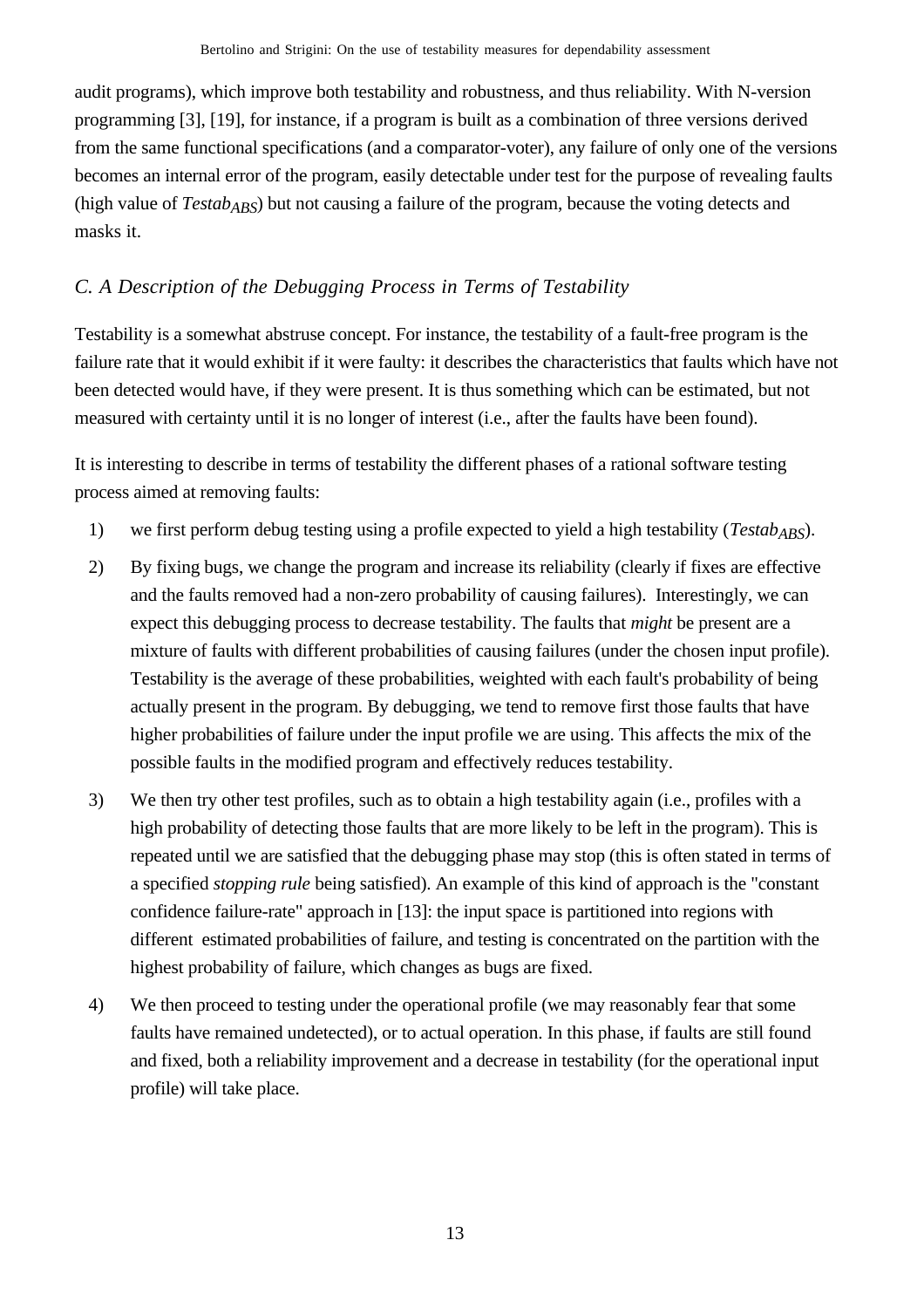#### *D. Evaluating Testability*

An open, fundamental problem is how one can evaluate program testability. [26] describes an experimental technique based on "seeding" simple faults, affecting individual locations (statements or fragments thereof) in the source code. However, for complex software, this approach is untrustworthy. We do not know the characteristics and distribution of "authentic" faults, and the artificially seeded faults can thus cause a wrong estimate of testability measures.

In general, estimating testability requires some knowledge (or assumptions) about the population of faults and the effect of input distributions. Statistics about failure rates associated with individual faults could be used directly; statistics of the type of faults observed could be used to drive fault-seeding from which testability can be estimated. Such knowledge may come reasonably easily, from experience, in the case of large, complex, buggy software where large populations of faults have been observed; but for the small, simple, extremely good software products for which it makes sense to expect a high confidence of freedom from faults, it seems arduous to imagine the behaviour of the population of faults which might be there and have never been observed. Considerations on the class of program under evaluation also help. For small procedures, it makes sense to believe that the faults that can be seeded artificially (typically, simple alterations in one or few statements at a time) are representative of "real" faults. In this case, the realism of fault-seeding could be enhanced by comparison with real observed faults, or by trying to pre-filter those seeded faults which would be too obvious to a programmer. In large, mature software systems, on the other hand, many failures are due to subtle faults, like mismatches between module interfaces, or a module interfering with the state of another one, which seem difficult to imitate in a statistically significant manner. Faults may also mask one another, so that two programming errors, each of which would, by itself, produce failures with high probability, when both present produce failures with a quite smaller probability: so, seeding individual faults would not be sufficient.

Other considerations on the structure of the software and its platform are also relevant. For instance, uninitialised variables make the occurrence of a failure dependent on the whole state of the machine, thus effectively multiplying the size of the input space and making it possible to have faults with much smaller failure probabilities: a compiler which prevents the use of uninitialised variables, or, even better, an architecture which detects it (by defining a "no number" value for the contents of a memory locations), would thus improve the chance of estimating useful lower bounds on testability. At least for small programs, reasoning on the program structure, and how it affects the propagation of errors to the variables checked by an oracle, could help, but it seems that such reasoning would have to be *ad-hoc* for each program.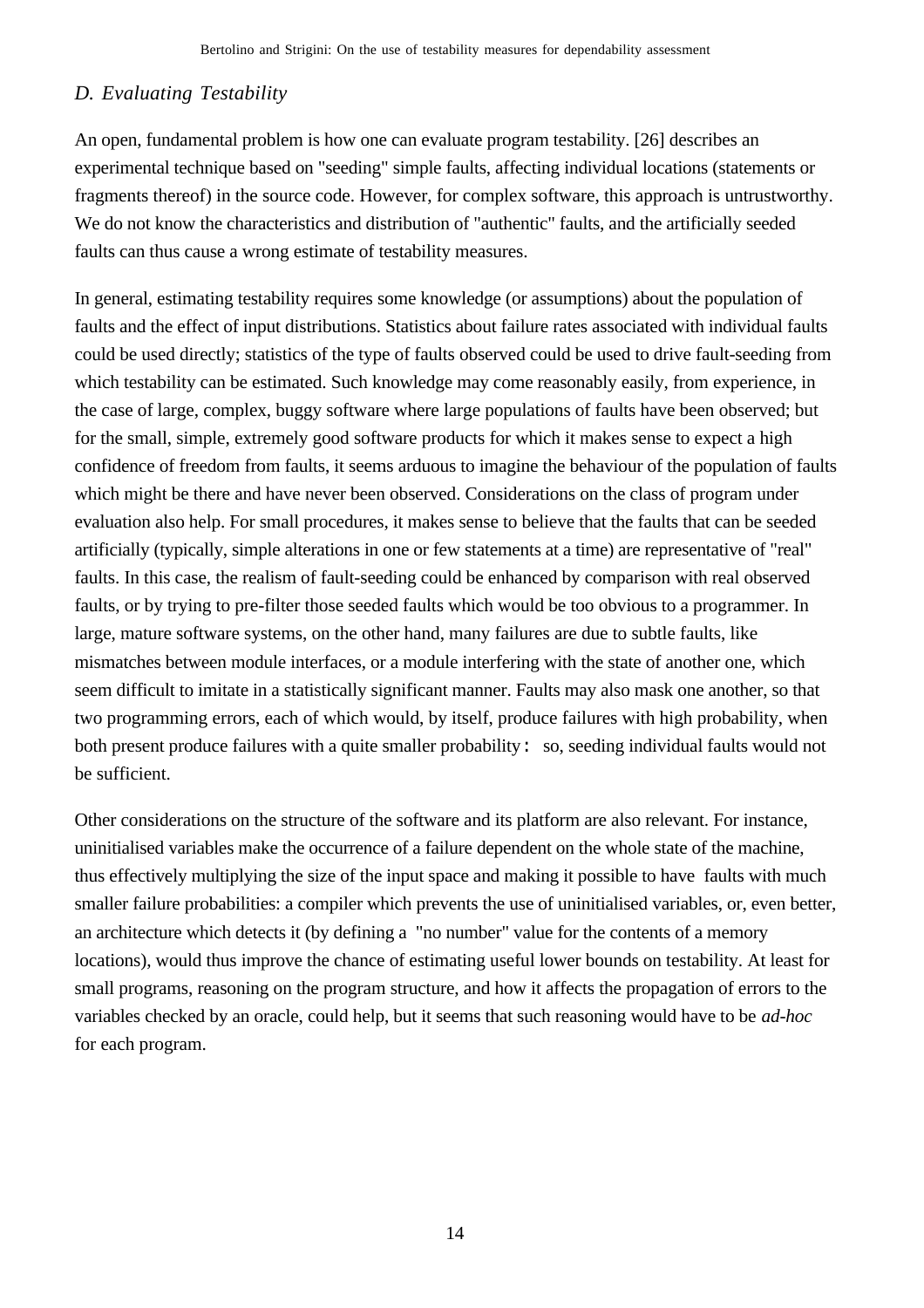#### IV. INFERENCE FROM SUCCESSFUL TESTING

#### *A. Probability of Failure vs. Probability of Perfection*

We now go back to the critical question in the assessment of software for ultra-high reliability: what exactly can be inferred about the reliability of a software product from tests that reveal no faults? A way of stating the problem describes testing as a series of independent trials with constant probability of failure (Bernoulli trials). Then, given that the probability of passing one test is  $(1-\theta)$ , the probability of passing T tests is simply:

#### (IV.1) P(Tsuccessful tests)= $(1-\theta)$ <sup>T</sup>

On this basis, two different inference procedures are possible, "classical" (see, e.g., [23]) and Bayesian (e.g., [18], [21]). The differences between the two approaches are discussed later in Section IV-C. There are difficulties with both inference procedures, including the fact that the estimation of reliability depends on how closely the input distribution used during testing approximates the operational distribution in the environment of interest, which is difficult to state [9]. Hamlet suggested [8] [10] that, rather than trying to estimate the reliability of the software (especially when "ultra-high reliability" is sought), one may try to estimate the probability that the software is perfect. In any given run, the probability of failure is obviously less than the probability that the software contains at least a fault (in fact, faulty software does not usually fail at *every* execution!).

Attempting to predict absence of faults is of course aiming higher than attempting just to predict an acceptable probability of failure. Its advantages are:

- i) (perhaps obviously) knowledge can be brought to bear that is not otherwise used when predicting failure rates, that is, the knowledge that without faults no failure is possible;
- ii) the testing profile does not need to reproduce an operational distribution, which is difficult, and it can be chosen so as to best detect faults (i.e., so as to have a high testability), which improves the confidence that the software that passed all tests is correct ;
- iii) if we knew (an upper bound on) the probability that our software is faulty, this would be an upper bound on the probability of it ever failing. If instead we knew an upper bound of its probability of failure per execution,  $\theta$ , the probability of its failing over T executions would be bounded by  $1-(1-\theta)^T$ , which tends to 1 as T increases. So, for critical software that must never fail over a long period of operation, minuscule values of the probability of failure per execution would be required to give an acceptable probability that the software will indeed never fail. If, for instance, we want a 99% probability that a program will never fail over 10 years of operation at 20 invocations per second, a 99% probability of it being perfect suffices, while the probability of failure per demand would need to be less than a minuscule 10-11 (with statistical independence among failures at successive executions, a pessimistic assumption but one for which there is usually no more accurate, plausible substitute [6]).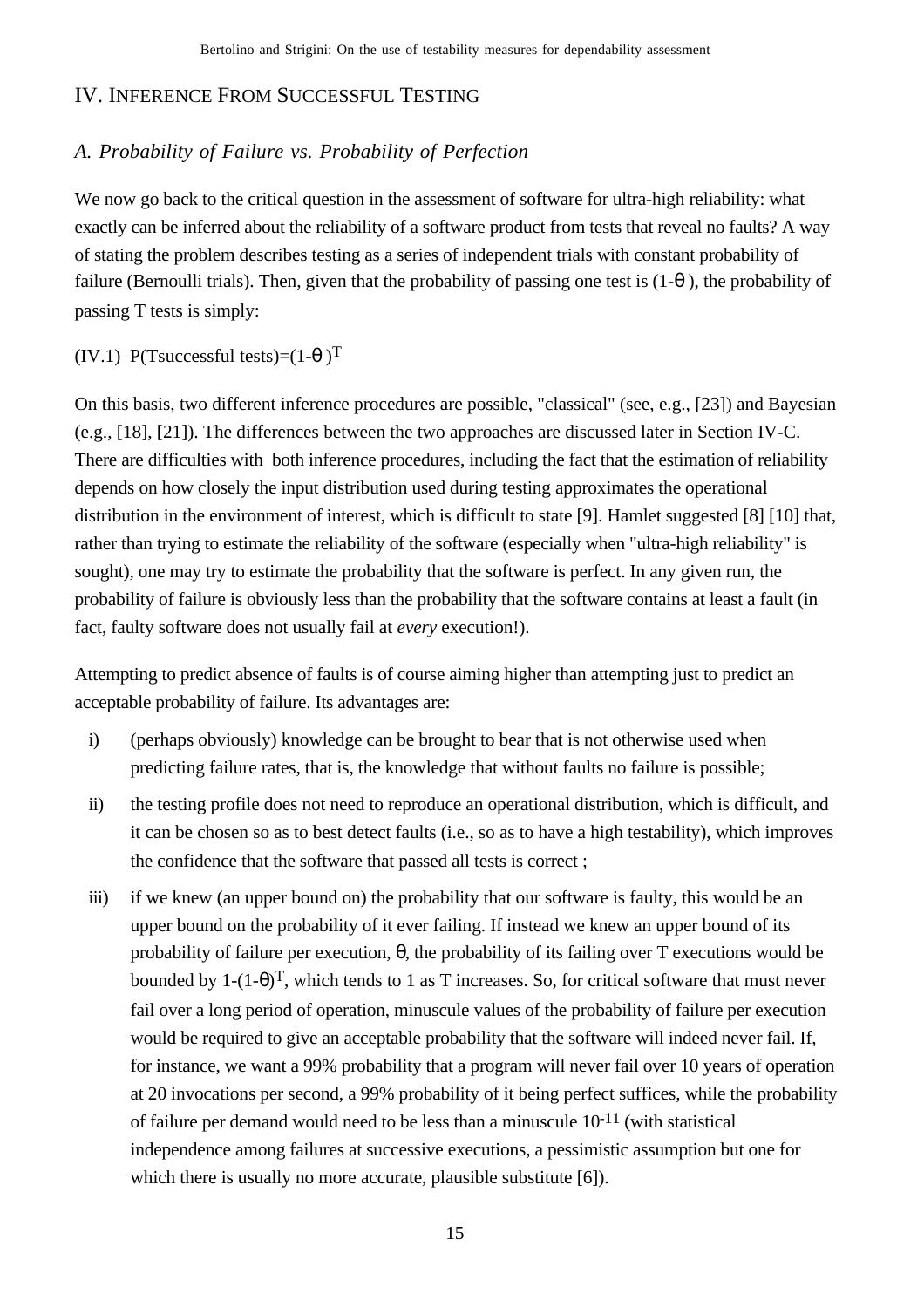#### *B. Confidence Level for the Software Being Fault-free*

Voas and co-authors [11] [28] proposed a classical "statistical confidence" measure, as follows. Assume that one has determined a lower bound,  $h$ , on the testability (*Testab<sub>HV</sub>*) of a certain program (for a certain distribution of inputs). If one now observes a series of T failure-free tests (on inputs independently chosen from the appropriate input distribution), the "confidence" in the program being fault-free is:

## (IV.2) 1− (1 - *h*)T

This can be briefly explained as follows (the explanation in [11] and [28] is different from the following). How probable is it that the program would pass T tests, if it were really faulty? We said that, if the program is faulty, its failure rate must be at least *h*. Then, clearly, its probability of not failing in T tests (see Eq. IV.1) would be less than an upper bound  $\alpha = (1 - h)^T$ . An upper-bound result like this is normally stated as "there is a confidence  $(1-\alpha)$ " that the program is perfect, on the basis of its passing T tests (and of our trust in the lower-bound estimate *h* for its testability).

More recently, [27] and [30] re-derived this result, with a corrective factor which takes into account the effects of possible errors in evaluating *h* as a lower bound on testability.

#### *C. Bayesian Inference and Probabilities vs. Classical Inference and Confidence Levels*

The confidence level derived above is a useful measure. For instance, as we increase the number T of tests, it grows, as does the probability that this particular program is indeed fault-free. However, it should not be confused with this probability (a confusion which also appears in [11] and [28])**.** To understand why, imagine we apply this method to a large number of programs, say, 10,000 programs, all such that our value for  $\alpha$  is 0.05, that is, "we have a 95% confidence" that they are perfect. Suppose now that 200 of the 10,000 programs are indeed perfect, and will thus pass the T tests. Of the 9,800 faulty programs, approximately 0.05\*9,800=490 will also pass the T tests (more precisely, 490 is the *expected value* of the number of programs that will pass the test). If we now consider one program at random among those that passed the test, the probability that it is fault-free is 200/(200+490)=0.29, *not* 0.95! So, in this problem, the probability that a program is fault-free, given that it passed T tests, is a function not only of the "confidence level", characteristic of the test procedure, but also of the probability that the program was perfect in the first place. Deriving the probability of an event (of the software being fault-free, in this case) thus requires more information than deriving a confidence level, but offers important advantages. Given the probabilities of certain events, we can combine them to derive the probabilities of other events (obtained via set operations -intersection, union, complement on the events with known probabilities), using a well-known calculus, for instance in the probabilistic safety assessment of a system. The example above shows how using a confidence level as if it were a probability would be quite misleading.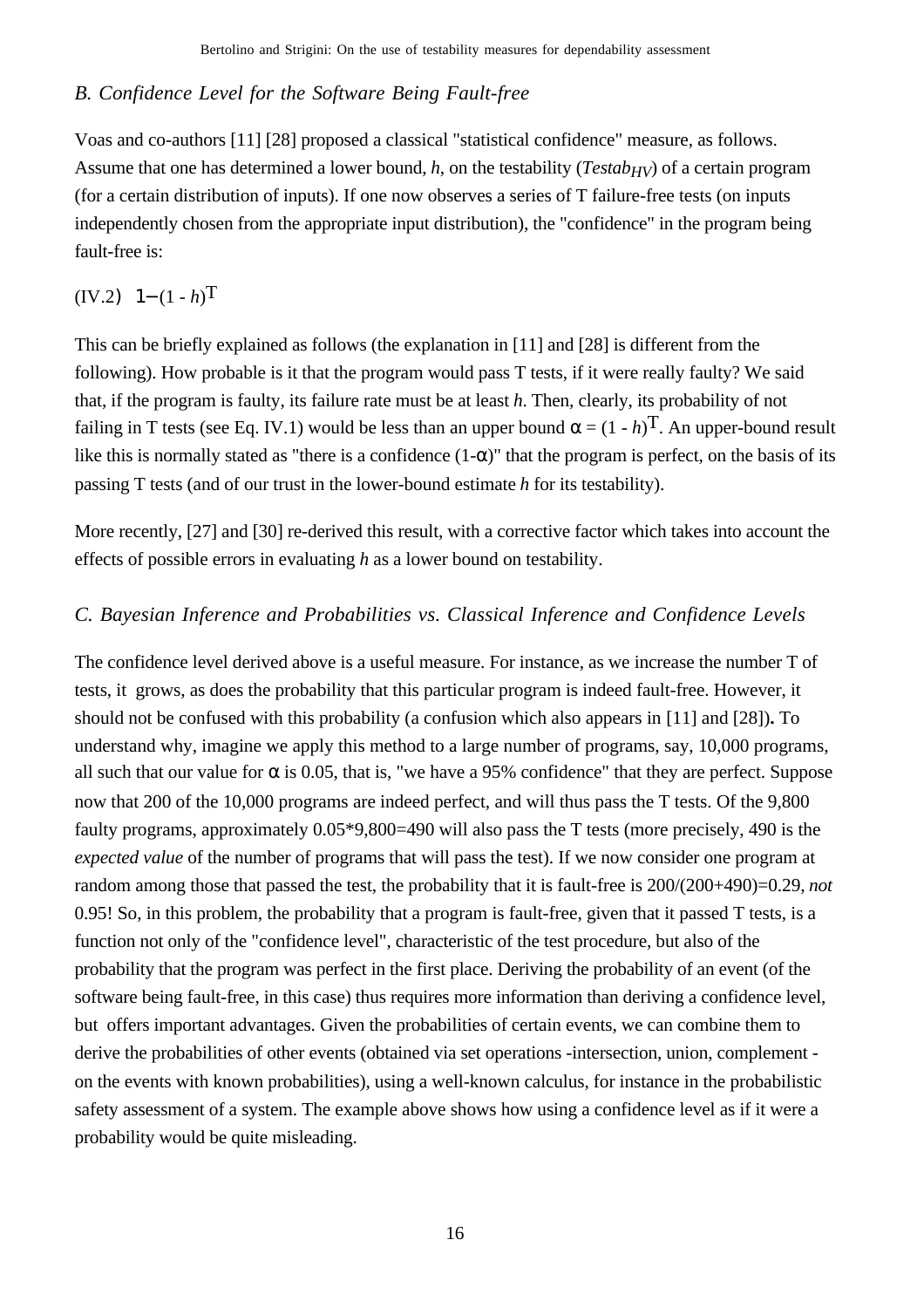The general formulation of the reasoning procedure given in the example above is Bayesian calculus. In the Bayesian interpretation, a probability is seen as describing the strength of the belief which a subject can justifiably hold that a certain event will take place. The subject, upon observing the outcome of an "experiment" (i.e., the collection of data), updates the belief held before the experiment ("prior probability") producing a "posterior" probability. In the above example, the prior probability that a program is perfect was "200 in 10,000" (derived in this case from a knowledge of the proportion of programs that are perfect). In general, deriving a prior probability for a *single* event is the difficult part of Bayesian inference. To estimate the probability that a program is fault-free, one could derive a prior belief from previous experience with comparable software products and from the static verification procedures applied on the product to be evaluated (e.g., formal proofs, inspections), in the light of previous experience with their effectiveness. The use of Bayesian analysis is still opposed by some scholars, especially because of the need for a "prior belief". However, we think that the example above is a convincing argument for its use in our case. For another argument, let us imagine that we are testing two programs, one written by notorious incompetents and one by the best company in the field. After a few successful tests, the confidence levels for the perfection of the two programs would be the same: they would certainly not measure one's rationally based trust in the two programs.

#### *D. Bayesian Inference from Failure-free Testing Considering Testability*

We now apply the Bayesian approach to our problem. We suppose again that we know the testability of our program, and that our prior belief in the perfection of our program is Pp. After observing no failures or errors during testing, our posterior probability (i.e., our updated belief) of the software being correct is:

 $(IV.3)$  P(nofault | T successful tests) =

 $= \frac{P(T \text{ successful tests} | \text{nofault}) P(\text{nofault})}{P(T \text{ successful tests} | \text{nofault}) + P(T \text{ successful tests} | \text{fully}) P(\text{ faulty})} =$  $=\frac{1*P_p}{1+P_p}$  $=\frac{P_p}{P_p}$ 

 $1*P_p + P(T$  successful tests|faulty)(1– $P_p$ )  $P_p + (1 - Testab_{ABS})^T (1 - P_p)$ 

where we have used:

P(T successful tests | faulty) =  $(1 - Testab_{ABS})^T$ 

from the definition of *Testab<sub>ABS</sub>*.

This analysis shows the importance of both the estimated testability and the prior belief in the perfection of the software in shaping the posterior belief. This effect is shown in Fig. 4, for a fixed number of tests without failures.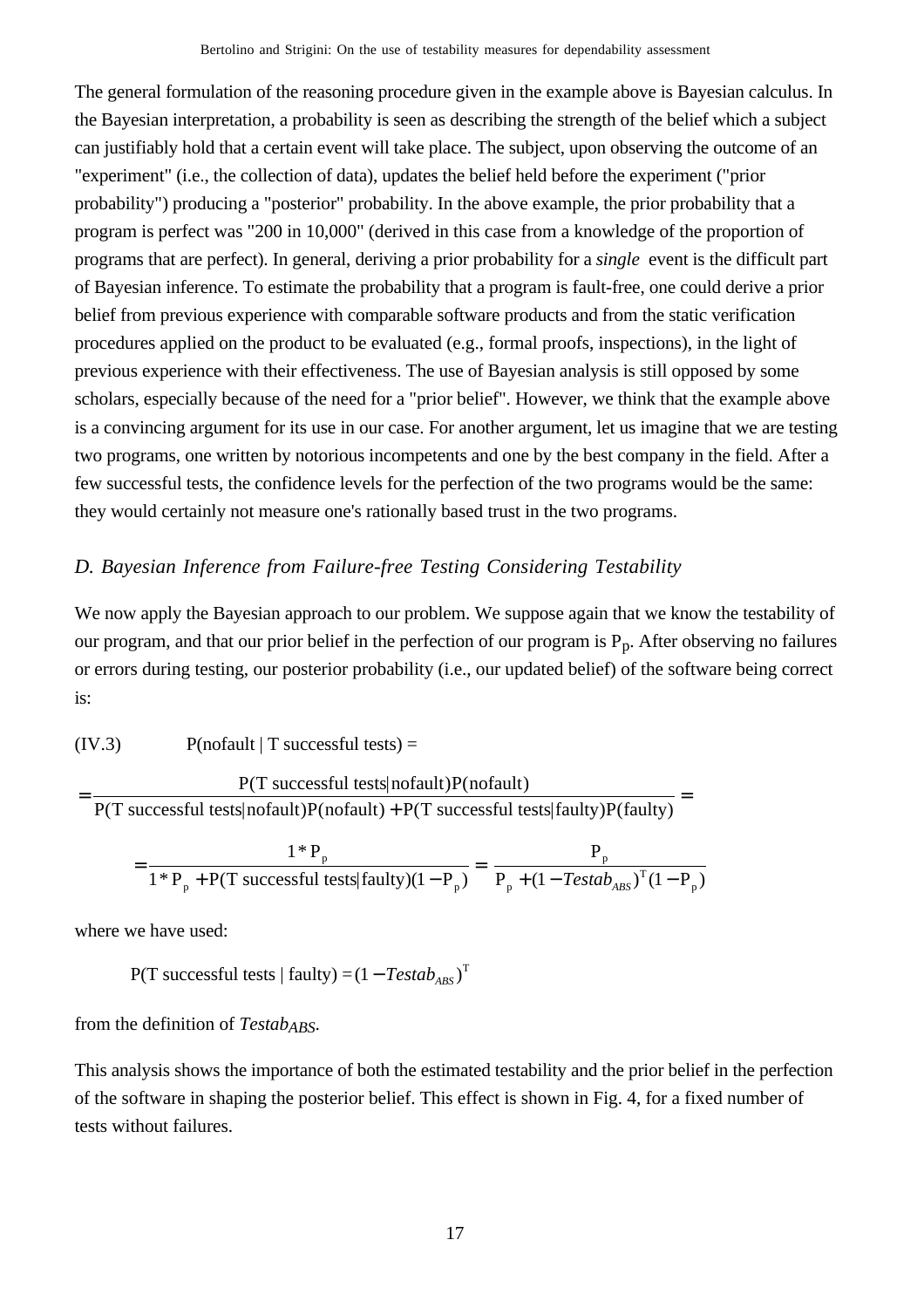Fig. 5, instead, shows how the posterior probability of the software being fault-free improves with the number of tests passed. To allow a comparison, the figure includes two curves of confidence levels as well (for different values of testability). Clearly, these curves are independent of the prior probability that the software is fault-free3.

## V. INFERENCE ABOUT PROBABILITY OF FAILURE: WHEN IS A HIGH VALUE OF TESTABILITY DESIRABLE?

We may now ask ourselves what are the consequences of the above results on our estimate of the probability of failure for a software product. We do this by considering the same simplified scenario considered in [11] and [28]: testing with a perfect I/O oracle and under the same input distribution used in actual operation. We recall that when using a perfect I/O oracle  $Testab_{ABS} = Testab_{HV}$  (see Sec. II-C). Since *Testab<sub>HV</sub>* was defined as the probability of failure on an invocation, conditional on the program being faulty, we can write, if we choose a program and then test it once:

$$
\theta = Testab_{HV} * P(faulty)
$$

Given the assumption that we know the value of  $Testab_{HV}$  for the program under test, we can use this expression to update our estimate of  $\theta$  as we update our estimate of P(nofault), or, accordingly, of P(faulty)=1-P(nofault). *Before* testing, we have:

$$
\theta = Testab_{HV} * (1 - P_p)
$$

*After* the series of T successful tests, we can substitute for P<sub>p</sub> the posterior probability of correctness from Equation IV.3 (in which we have substituted *Testab<sub>HV</sub>* for *Testab<sub>ABS</sub>* ) obtaining:

(V.1) 
$$
\theta = Testab_{HV} * (1 - P(no fault | T successful tests)) =
$$

$$
= \frac{Testab_{HV} * (1 - Testab_{HV})^T (1 - P_p)}{P_p + (1 - Testab_{HV})^T (1 - P_p)}
$$

<sup>&</sup>lt;sup>3</sup> To underscore again that the confidence level is not a sufficient basis for decisions (e.g. for ranking different programs) one can try and quantify the error that using it as a probability would cause. Whenever the prior probability of perfection is less than 50 % (a reasonable belief for the vast majority of software), using the confidence level as if it were a probability would increase one's belief, as successful tests accumulate, *more* than is warranted (by Bayes' rule): after a certain number of successful tests, the estimate would become too optimistic. As T tends to infinity, the confidence level tends to the posterior probability for an observer whose prior probability is 50 %. If the testability is of the order of less than 0.1, any time that  $P_p$  < testability, i.e., the prior belief that the software is fault-free is lower than the estimated probability that a *single* test would reveal the presence of faults, the confidence level is always an over-optimistic estimate for the posterior probability. For instance, if the prior probability of perfection is 0.1, using the confidence level becomes overoptimistic after 118 tests, for  $h = 10^{-3}$ , and after 110,000 tests, for  $h = 10^{-6}$ .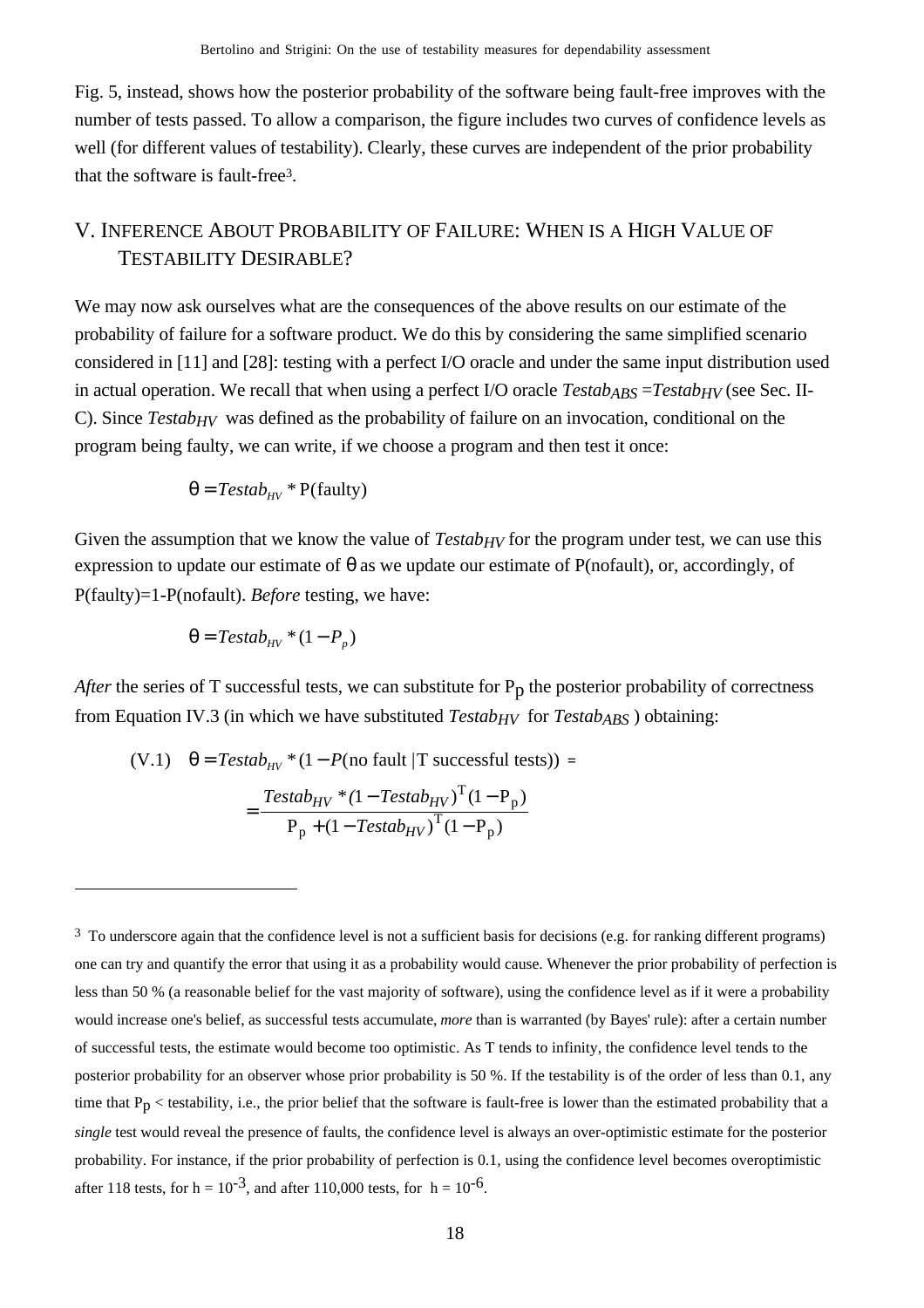Posterior probability of perfection vs prior, for different values of testability, after 100,000 tests passed



**Fig. 4:** Posterior probability of a program being fault-free, after passing 100,000 tests, as a function of the prior probability, for different values of testability

Equation V.1 gives the expected probability of failure per execution, for a program which has passed T tests and which we trusted correct with probability Pp. We shall now use this expression to answer more precisely the question posed in Section III-A, i.e., whether it is right for a software developer to aim for high values of *Testab<sub>HV</sub>*.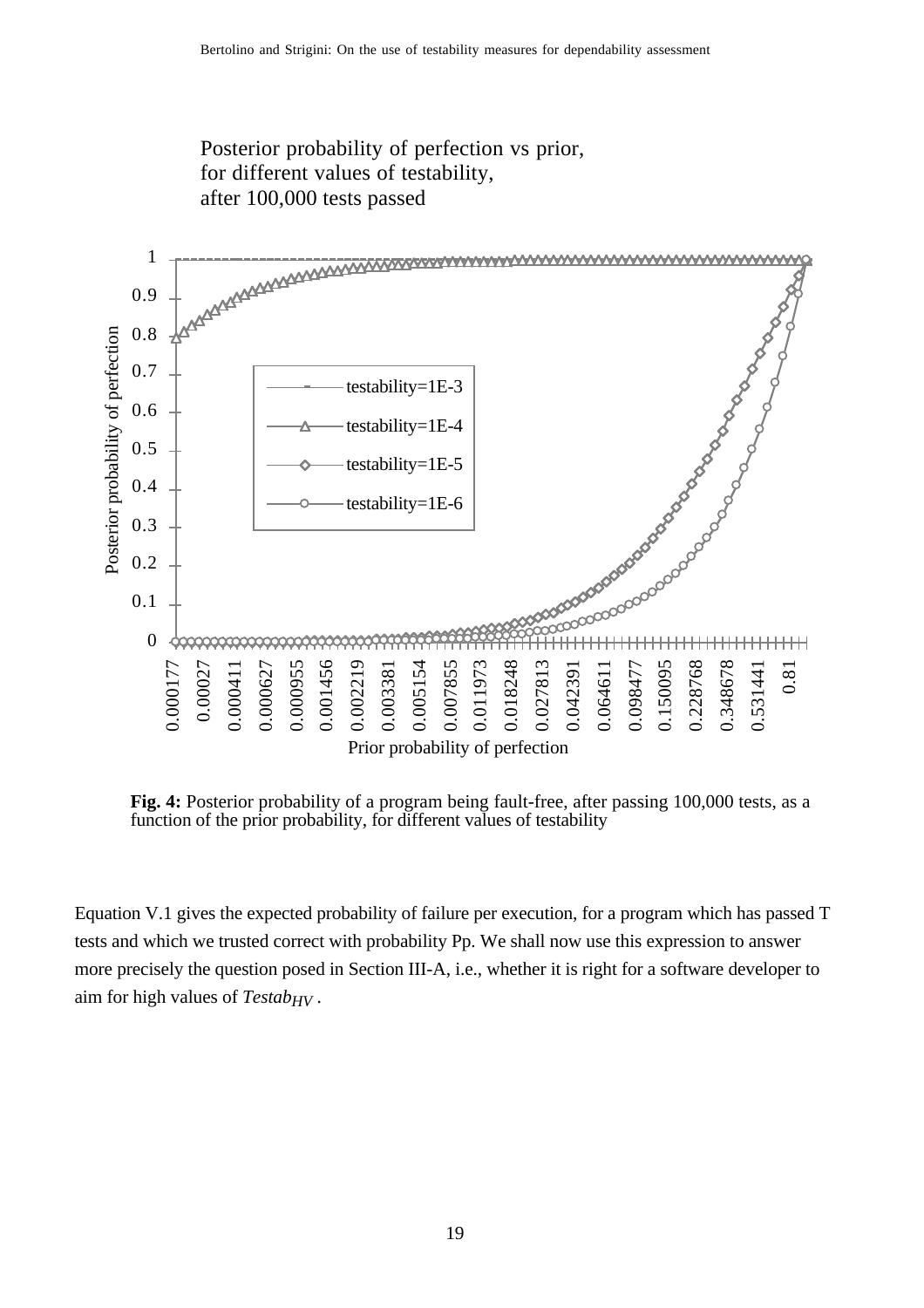

Estimated probability of perfection vs. number of tests passed

**Fig. 5** The number of tests (*x* axis) is shown on a logarithmic scale. The curves starting at 0.1 and 0.5 represent Bayesian inference from a prior belief of 0.1 and 0.5, respectively. The curves starting near 0 represent confidence levels, included here by way of comparison. The curves "bunch up", when approaching their asymptotes, in groups with the same value of testability.

As discussed before, a higher  $Testab_{HV}$  has both a desirable and an undesirable effect: a higher probability that a program that has passed *T* tests is fault-free, but also a higher  $\theta$  (equal to *Testab<sub>HV</sub>* itself) for those programs that pass the tests and still contain faults. The expected value of  $\theta$ , from equation V.1, is an average between these two subsets of the programs that pass the tests. We study this average as a rough indication of the balance between the two effects; it would be a figure of merit of actual interest for a developer who were concerned with the average  $\theta$  among many similar products.

If we study the right-hand expression in Equation V.1, we can notice that it equals 0 when  $Testab_{HV}$  is either 0 or 1, and is positive in between. Fig. 6 shows such curves: all have only one maximum, for a value of *Testab<sub>HV</sub>* which we shall call t<sub>max</sub>(T, P<sub>p</sub>). The value of t<sub>max</sub>(T, P<sub>p</sub>) is of course a function of the number of tests without failure and of the prior probability of perfection. Then, increasing *Testab<sub>HV</sub>* is desirable for a developer who trusts the product to have a testability greater than  $t_{max}(T, P_p)$ . On the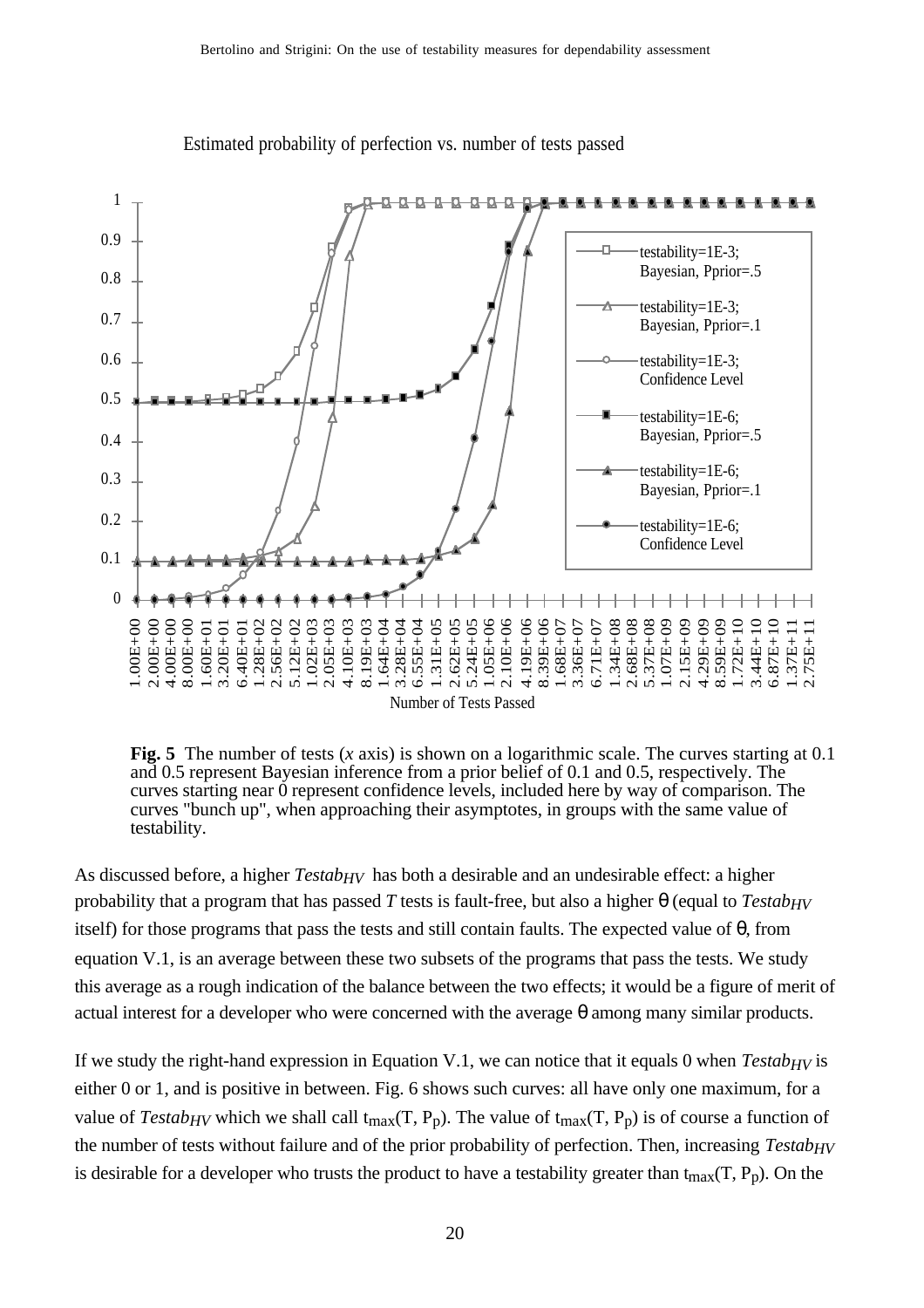other hand, for a product which is believed to have a testability lower than this value, only a very large increase in  $Testab_{HV}$  would decrease the estimate of  $\theta$ . So, the answer to our question is: for testability below  $t_{max}(T, P_p)$ , the negative effect of increasing testability (i.e., reducing the robustness of the software) offsets, *on average*, its positive effect (i.e., increasing one's confidence in the absence of faults). For testability above  $t_{max}(T, P_p)$ , the reverse is true. By differentiating the expression in Eq. V.1 we have been able to obtain the following bounds for  $t_{max}(T, P_p)$ :

$$
\frac{1}{T+1} < t_{\max}(T, P_p) < \frac{1}{P_p \cdot T + 1}
$$

In particular, one can notice that to some extent  $T$  and  $P_p$  are interchangeable: either running more failure-free tests, or having a higher prior belief in the perfection of the product, will change the curve in Fig. 6, moving its maximum to the left. So, for any value of  $Testab_{HV}$ , planning a long enough series of tests would bring one into the region where a further increase of *Testab<sub>HV</sub>* yields a lower estimate of failure probability. By way of comparison, the horizontal line in Figure 6 shows a Bayesian estimate of θ, after the same number of successful tests, based on black-box reasoning only. This, as shown, e.g., in [18, 21], is of the order of 1/T (for large values of T), assuming a plausible form of "prior ignorance". Hence, with a high enough prior belief in the perfection of the software (where "high enough" is defined as a function of T), a prediction using testability is always more favourable than one based on the kind of black-box argument described in [18], [21]. However, a lower prior belief will make it necessary to obtain a rather high testability (*Testab<sub>HV</sub>*=0.01 means that a fault, if present, can be found with a number of tests of the order of 100) for the testability-based prediction to be an improvement over the black-box prediction. One way of looking at these curves is to consider that, for instance, for  $P_p=0.1$  and testability of the order of  $10^{-4}$  or less, the posterior probability that the software is fault-free, after 1000 succesful tests, is still around 0.1: 90% of the programs in this category are expected to contain faults, practically all of them to pass 1000 tests, and the probability of failure for those that are faulty to be equal to their testability.

There are two ways to improve these results. One is to test with an input profile that is more likely than the operational profile to uncover faults. Unfortunately, one does not usually know how to select such tests, once debugging is over and the software is ready for delivery and believed to be very likely to be fault-free. The other way is to increase *Testab<sub>ABS</sub>* while leaving *Testab<sub>HV</sub>* unchanged, via a more effective oracle.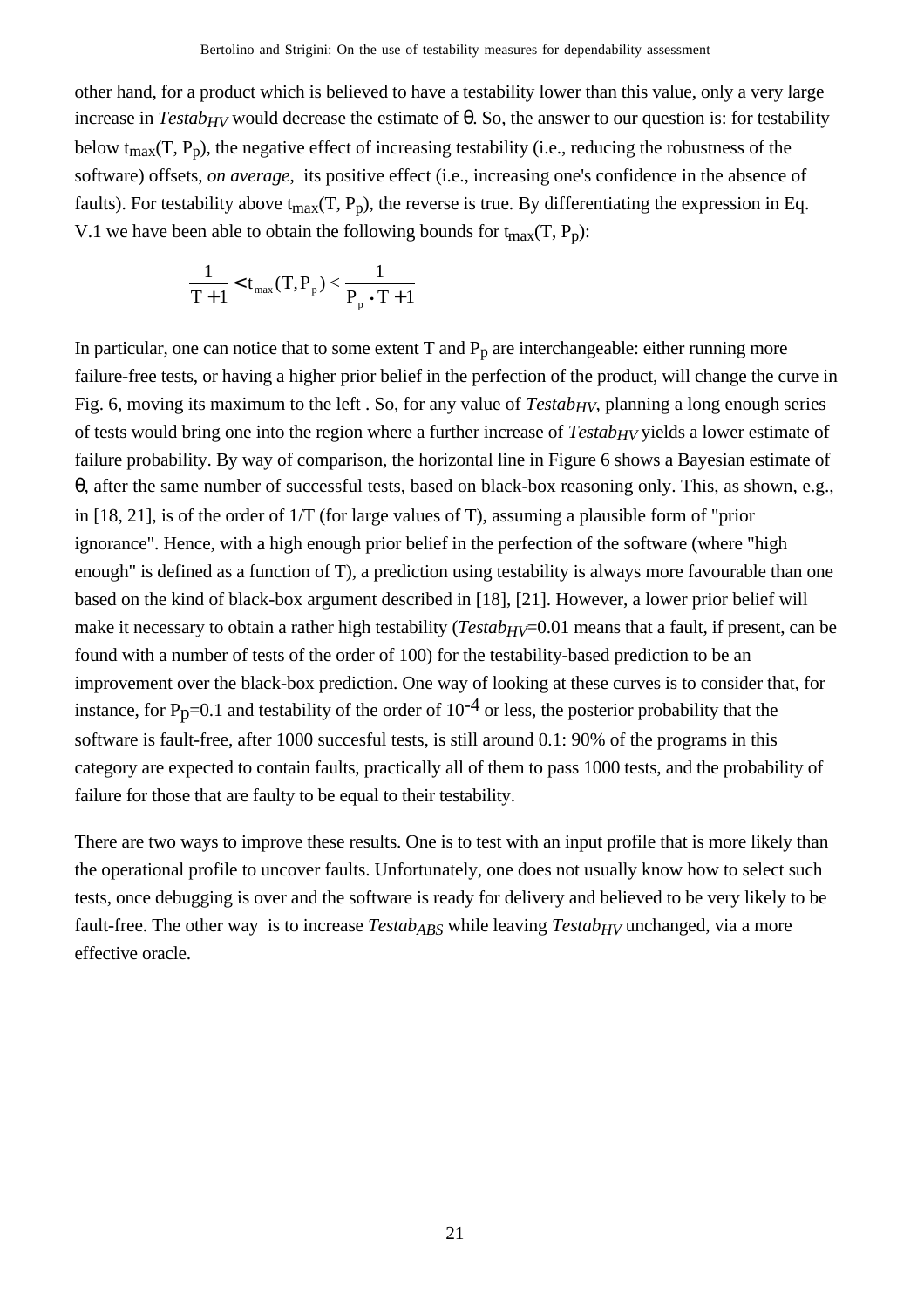

Fig. 6: Probability of failure, after passing 1000 tests, as a function of *Testab<sub>HV</sub>*, for different values of the prior probability of perfection.

#### VI. CONCLUSIONS

Testability-based reasoning cannot now, and possibly ever, solve the problem of demonstrating ultrahigh reliability of software. The reason is that there is no trustworthy way of measuring the testability of the programs concerned. By this we do not mean that testability-based reasoning has no role in the context of ultra-high dependability. First, such mathematical reasoning may indicate a direction for improvement even when it cannot quantify the achieved improvement. Second, it can be used to correct fallacies in intuitive reasoning. An evaluator of critical software is often required to reach conclusions via informal "engineering judgement" on the disparate evidence available. This process is vulnerable to known limitations of human mental processes [25]. All ways of making this reasoning explicit and formal improve the chances of detecting inconsistencies and hidden assumptions. Tests of consistency and plausibility are the main means available for refuting physical theories (including the theory "this program is fault-free") in the absence of experimental evidence (like failed tests) against them.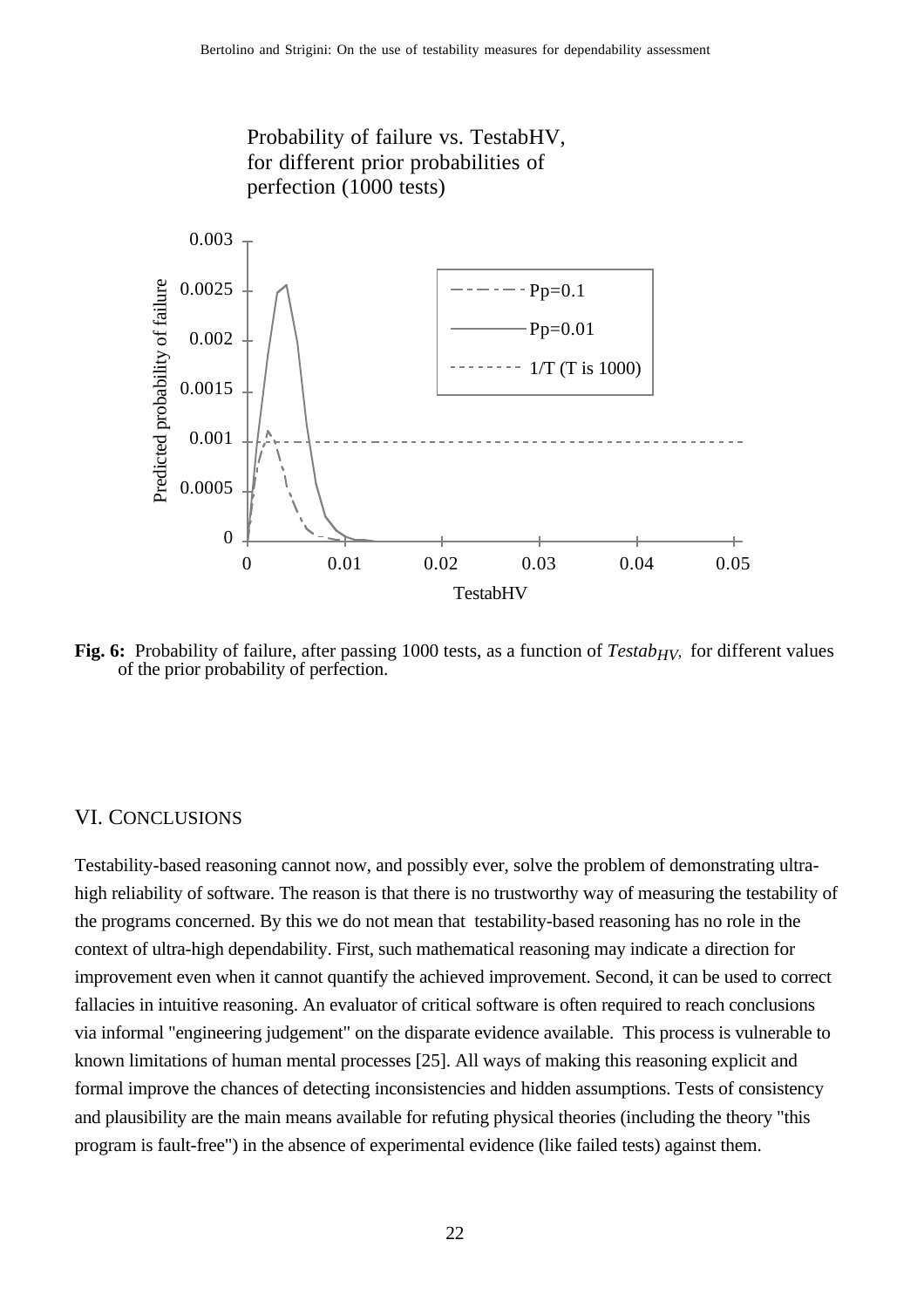To achieve these advantages, mathematical reasoning must be consistent and must not neglect factors that are important in reality. We have argued that a proper measure of testability, taking into account the details of the testing process, is what we defined *Testab<sub>ABS</sub>*, as opposed to *Testab<sub>HV</sub>*, used in [11], [27], [28] and [30]. Our discussion clarifies the roles of the factors affecting testability and reliability: the *coverage* of the testing "oracle"; the *robustness* of the software (its ability - accidental or intentionally designed-in - to tolerate internal errors); and the relationship between the *execution profile* and the *distribution of failure-causing inputs* in the input space.

We have then shown a Bayesian procedure for inferring from failure-free testing the probability that a program is fault-free. This procedure allows one to consider some implications of one's premises that are left hidden when reasoning in terms of 'confidence levels'. In particular, we have shown how the counter-intuitive notion that higher testability certainly implies a more trustworthy program is indeed false. The reasoning in [30] would lead an assessor to believe (erroneously) that between two programs which passed the same number of tests, the one with the higher  $Testab_{HV}$  is to be preferred. Likewise, it would tell a developer to rank alternative design decisions on the basis of how much they raise the testability of the resulting product. In reality, high testability is desirable to increase one's chance of obtaining perfect software, but may characterise very failure-prone software. In particular, raising testability by raising the failure probability under the operational input profile - the basis of the reasoning in [30] - is a dangerous proposition. On the contrary, the only design provisions that are certainly beneficial are those that do *not* increase this failure probability, while increasing the probability of detecting faults during testing (our *Testab<sub>ABS</sub>* measure). This supports the case for improving the internal error detection capabilities of the software (by any means, from executable assertions to multiple-version programming), or for using more refined testing tools.

Last, we have given a mathematical description, under simplifying assumptions, of how increasing testability may be either desirable or detrimental, depending on the current level of testability, the assessed probability that the software is fault-free (on the basis of evidence available prior to testing), and the number of tests planned. With a high number of observed successful tests, and *a high prior belief in the perfection of the software*, any practice which increases testability appears to be beneficial; under different conditions, it seems that only a vast increase in testability (under the operational profile) will be beneficial.

The approach we have studied (testability measures and Bayesian inference) may be made more useful by gathering more experimental evidence about the actual failure probabilities for classes of programs of interest, and possibly about the nature of their residual bugs. Our reasoning for deciding when increasing testability would be beneficial can be made more precise by studying the probability that the software satisfies its actual reliability requirements, rather than its expected failure probability; by removing the assumptions that the testability of a program is known with certainty; and by considering how specific design features actually affect reliability and testability.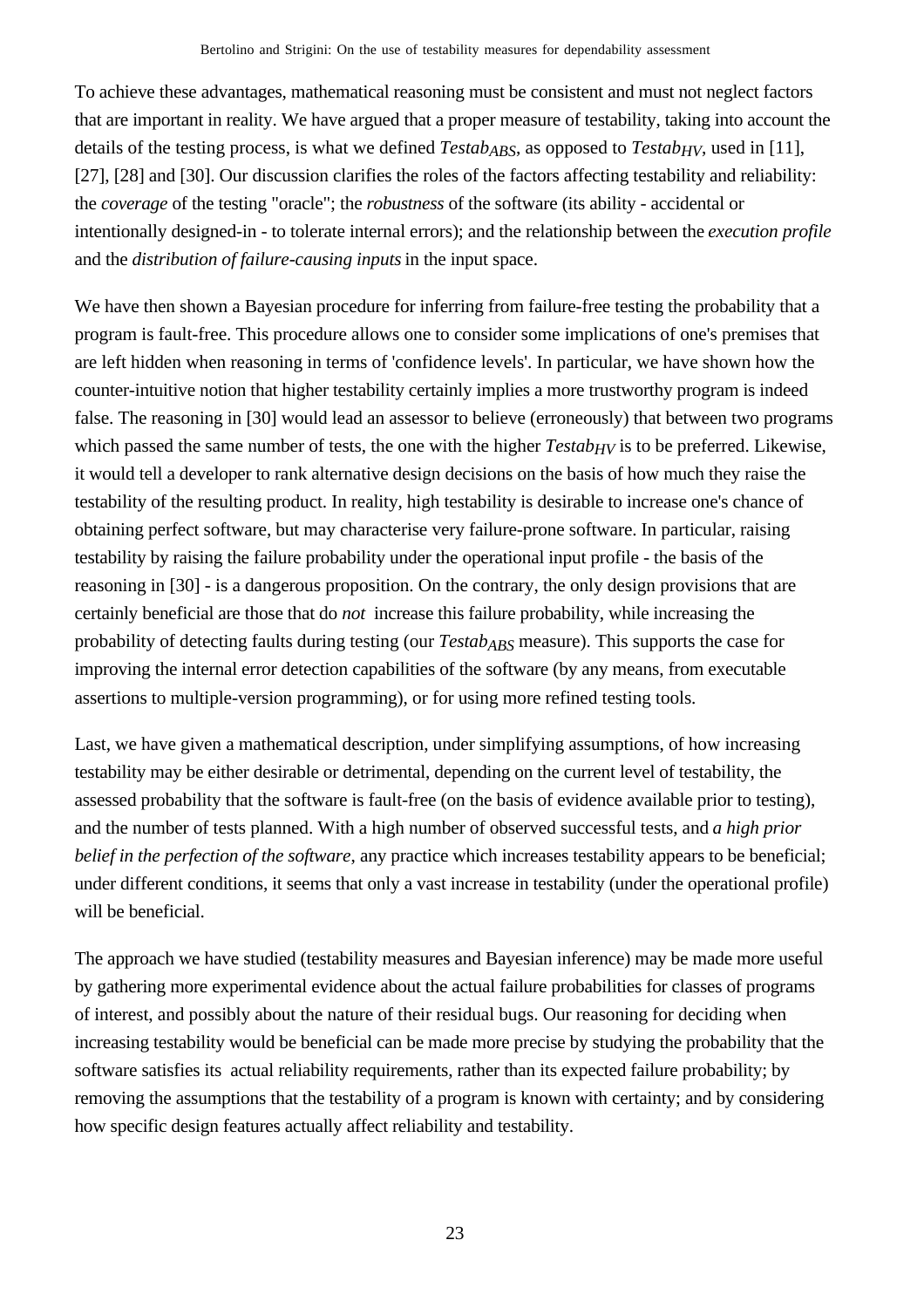#### *Acknowledgements*

This work was funded in part by the European Commission through project "SHIP", "Assessment of the Safety of Hazardous Industrial Processes in the Presence of Design Faults", in the framework of the Environment Programme. The authors wish to acknowledge the useful comments and criticism of their colleagues in Project SHIP, especially Peter Bishop, Peter Popov, Bev Littlewood, and of the TSE referees.

#### **REFERENCES**

- [1] E. N. Adams, "Optimizing Preventive Service of Software Products", *IBM J. of Research and Development*, Vol. 28, No. 1, pp. 2-14, January 1984
- [2] P. E. Amman, S. S. Brilliant and J. Knight, "The Effect of Imperfect Error Detection on Reliability Assessment via Life Testing", *IEEE Transactions on Software Engineering*, Vol. 20, No. 2, pp 142-148, February 1994.
- [3] A. Avizienis, "The N-Version Approach to Fault-Tolerant Software", *IEEE Transactions on Software Engineering,* SE-11, No.12, pp.1491-501, 1985.
- [4] R. Bache and M. Müllerburg, "Measures of Testability as a Basis for Quality Assurance", *Software Engineering Journal*, Vol. 5, pp. 86-92, March 1990.
- [5] P.G. Bishop and F.D. Pullen, "Error Masking: a Source of Failure Dependency in Multi-Version Programs", *Proc. 1st IFIP Working Conference on Dependable Computing for Critical Applications*, Santa Barbara, Springer-Verlag, pp. 53-73, 1989.
- [6] A. Bondavalli, S. Chiaradonna, F. Di Giandomenico, L. Strigini, "Dependability Analysis of Iterative Fault-Tolerant Software Considering Correlation", in B. Randell, J,-C. Laprie, H. Kopetz, B. Littlewood (Eds.), *Predictably Dependable Computing Systems*, Esprit Basic Research Series, Springer 1995, pp. 459-471.
- [7] R. S. Freedman, "Testability of Software Components", *IEEE Transactions on Software Engineering*, Vol. 17, No. 6, pp. 553-564, June 1991.
- [8] R. G. Hamlet, "Probable Correctness Theory", *Info. Processing Letters*, Vol. 25, No. 1, pp. 17-25, Apr. 1987.
- [9] D. Hamlet, "Are We Testing For True Reliability?", *IEEE Software*, pp. 21-27, July 1992.
- [10] D. Hamlet and R. Taylor, "Partition Testing Does Not Inspire Confidence", *IEEE Transactions on Software Engineering*, Vol. 16, No. 12, pp. 1402-1411, Dec. 1990.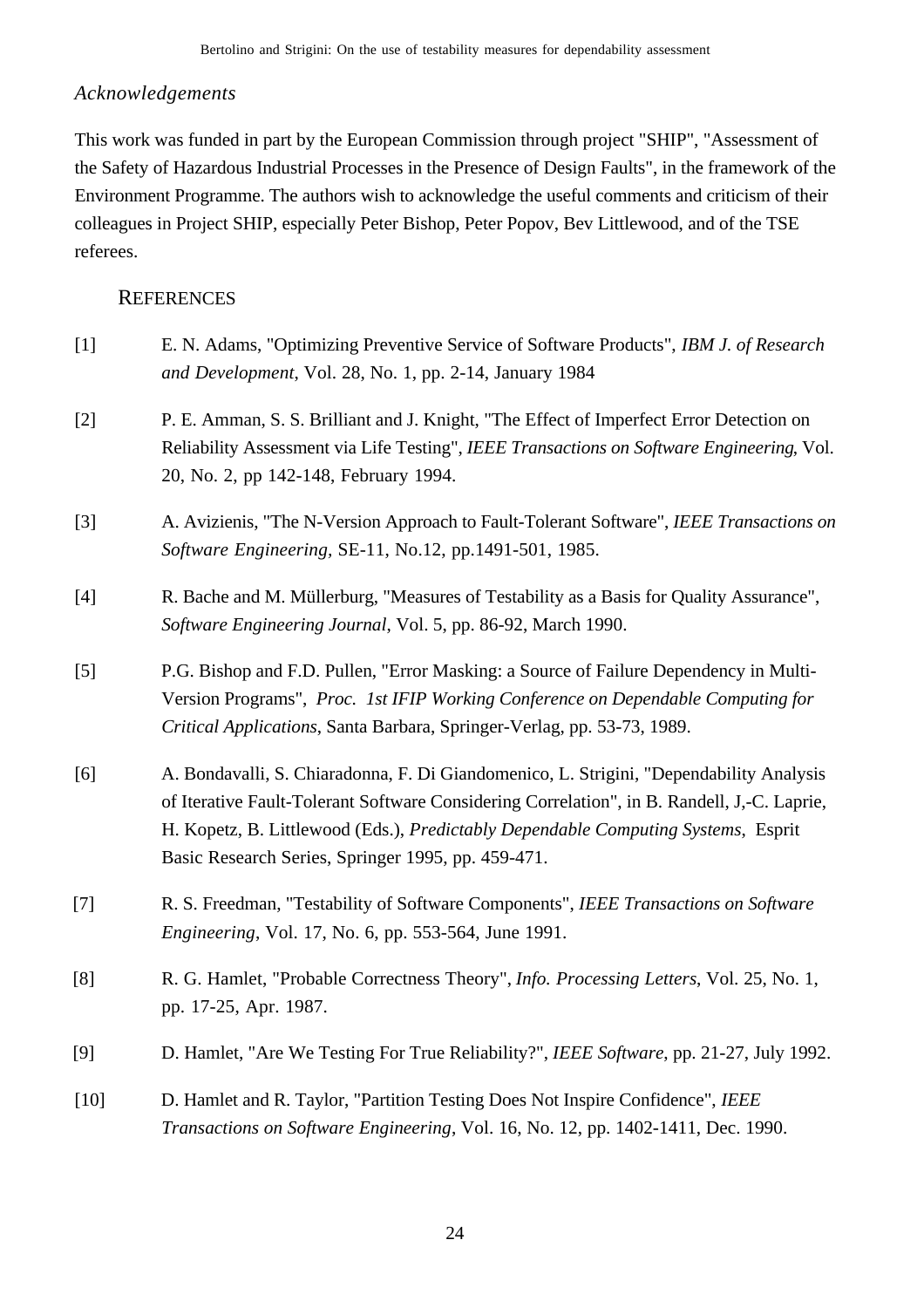- [11] D. Hamlet and J. Voas, "Faults on Its Sleeve: Amplifying Software Reliability Testing", *1993 Int. Symposium on Software Testing and Analysis (ISSTA)*, Cambridge, Massachusetts, June 28-30, 1993, pp. 89-98, in *ACM SIGSOFT Software Eng. Notes*, Vol. 18 (3), July 1993.
- [12] H. Hecht, "Fault-Tolerant Software", *IEEE Transactions on Reliability,* Vol. R-28, No. 3, August 1979, pp. 227-232.
- [13] W E. Howden and Y. Huang, "Analysis of Testing Methods Using Failure Rate and Testability Models", tech. report CSE, Univ. of California at San Diego, 1993.
- [14] W E. Howden and Y. Huang,"Software Trustability", *Proc. of the 5th Int. Symposium on Soft. Reliability Engineering*, Monterey, CA, Nov. 6-9, 1994, pp.143-151.
- [15] ISO/IEC 9126, "Information Technology Software Product Evaluation Quality Characteristics and Guidelines for Their Use", first edition 1991.
- [16] J. C. Laprie, (Ed.). *Dependability: Basic Concepts and Associated Terminology*, "Dependable Computing and Fault-Tolerant Systems" Series, 5th Vol., 265p. Wien, Springer-Verlag, 1991.
- [17] N. G. Leveson, "Safety Assertions for Process-Control Systems", in *Proc. 13th International Symposium on Fault-Tolerant Computing*, Milano, Italy, 1983, pp.232-40., 1983.
- [18] B. Littlewood and L. Strigini, "Validation of Ultra-High Dependability for Software-based Systems", *Communications of the ACM* , Vol. 36, No. 11, pp. 69-80, November 1993.
- [19] M. R. Lyu (Ed.), *Software Fault Tolerance*, 'Trends in Software' series, 337p., Wiley, 1995.
- [20] C. Maunder, *The Board Designer's Guide to Testable Logic Circuit*, Addison-Wesley, 1992.
- [21] K. W. Miller, L. J. Morell, R. E. Noonan, S. K. Park, D. M. Nicol, B. W. Murrill, and J. M. Voas, "Estimating the Probability of Failure when Testing Reveals No Failures", *IEEE Transactions on Software Engineering*, Vol. 18, No.1, pp 33-44, Jan. 1992.
- [22] J. D. Musa, "Operational Profiles in Software-Reliability Engineering", *IEEE Software*, pp. 14-32, March 1993.
- [23] D. L. Parnas, A. J. van Schouwen, and S. P. Kwan, "Evaluation of Safety-Critical Software", *Communications of the ACM* , Vol. 33, No.6, pp. 636-648, June 1990.